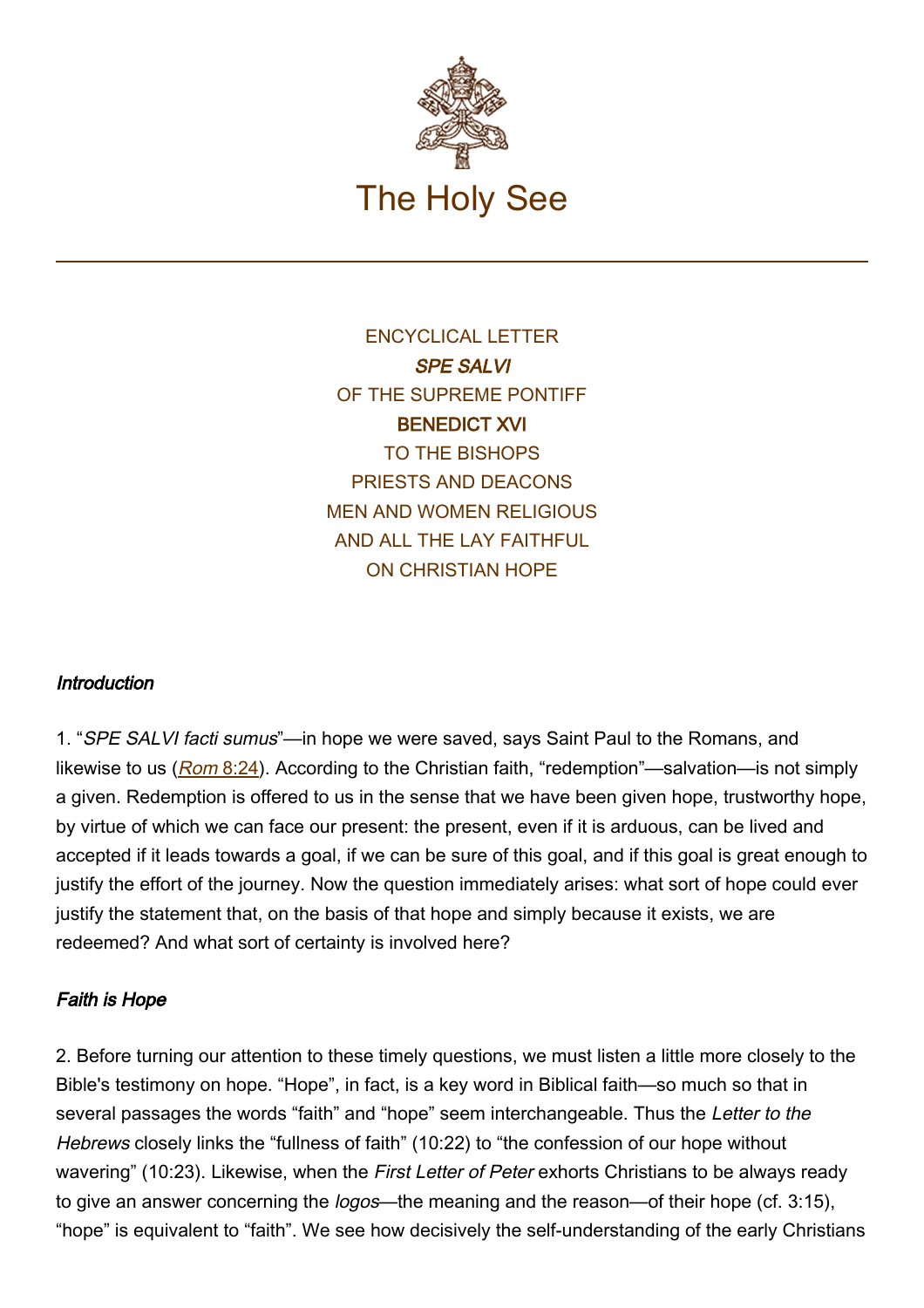was shaped by their having received the gift of a trustworthy hope, when we compare the Christian life with life prior to faith, or with the situation of the followers of other religions. Paul reminds the Ephesians that before their encounter with Christ they were "without hope and without God in the world" (Eph 2:12). Of course he knew they had had gods, he knew they had had a religion, but their gods had proved questionable, and no hope emerged from their contradictory myths. Notwithstanding their gods, they were "without God" and consequently found themselves in a dark world, facing a dark future. In nihil ab nihilo quam cito recidimus (How quickly we fall back from nothing to nothing)[1]: so says an epitaph of that period. In this phrase we see in no uncertain terms the point Paul was making. In the same vein he says to the Thessalonians: you must not "grieve as others do who have no hope"  $(1 Th 4:13)$ . Here too we see as a distinguishing mark of Christians the fact that they have a future: it is not that they know the details of what awaits them, but they know in general terms that their life will not end in emptiness. Only when the future is certain as a positive reality does it become possible to live the present as well. So now we can say: Christianity was not only "good news"—the communication of a hitherto unknown content. In our language we would say: the Christian message was not only "informative" but "performative". That means: the Gospel is not merely a communication of things that can be known—it is one that makes things happen and is life-changing. The dark door of time, of the future, has been thrown open. The one who has hope lives differently; the one who hopes has been granted the gift of a new life.

3. Yet at this point a question arises: in what does this hope consist which, as hope, is "redemption"? The essence of the answer is given in the phrase from the Letter to the Ephesians quoted above: the Ephesians, before their encounter with Christ, were without hope because they were "without God in the world". To come to know God—the true God—means to receive hope. We who have always lived with the Christian concept of God, and have grown accustomed to it, have almost ceased to notice that we possess the hope that ensues from a real encounter with this God. The example of a saint of our time can to some degree help us understand what it means to have a real encounter with this God for the first time. I am thinking of the African Josephine Bakhita, canonized by Pope John Paul II. She was born around 1869—she herself did not know the precise date—in Darfur in Sudan. At the age of nine, she was kidnapped by slavetraders, beaten till she bled, and sold five times in the slave-markets of Sudan. Eventually she found herself working as a slave for the mother and the wife of a general, and there she was flogged every day till she bled; as a result of this she bore 144 scars throughout her life. Finally, in 1882, she was bought by an Italian merchant for the Italian consul Callisto Legnani, who returned to Italy as the Mahdists advanced. Here, after the terrifying "masters" who had owned her up to that point, Bakhita came to know a totally different kind of "master"—in Venetian dialect, which she was now learning, she used the name "*paron*" for the living God, the God of Jesus Christ. Up to that time she had known only masters who despised and maltreated her, or at best considered her a useful slave. Now, however, she heard that there is a "*paron*" above all masters, the Lord of all lords, and that this Lord is good, goodness in person. She came to know that this Lord even knew her, that he had created her—that he actually loved her. She too was loved, and by none other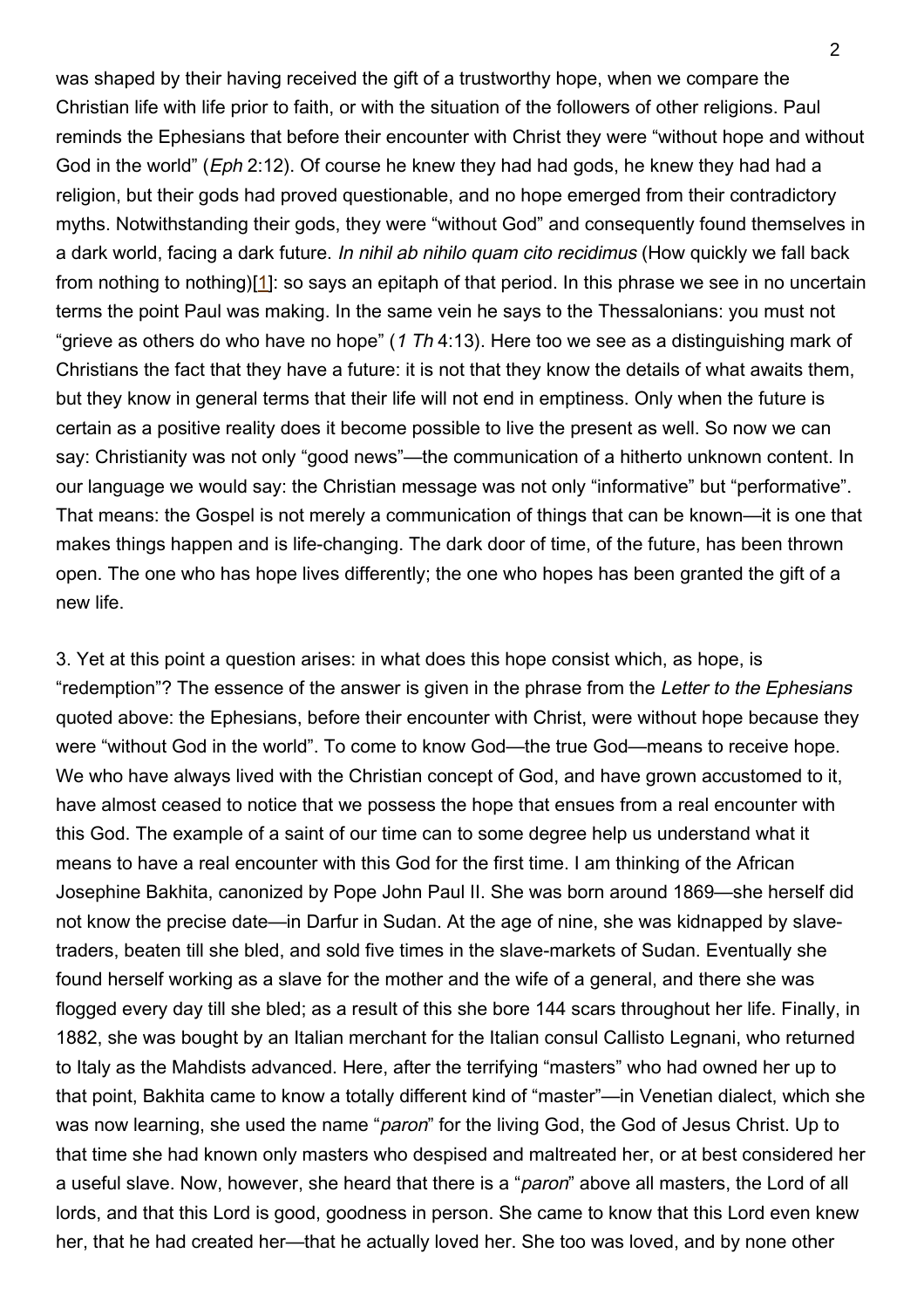than the supreme "Paron", before whom all other masters are themselves no more than lowly servants. She was known and loved and she was awaited. What is more, this master had himself accepted the destiny of being flogged and now he was waiting for her "at the Father's right hand". Now she had "hope" —no longer simply the modest hope of finding masters who would be less cruel, but the great hope: "I am definitively loved and whatever happens to me—I am awaited by this Love. And so my life is good." Through the knowledge of this hope she was "redeemed", no longer a slave, but a free child of God. She understood what Paul meant when he reminded the Ephesians that previously they were without hope and without God in the world—without hope because without God. Hence, when she was about to be taken back to Sudan, Bakhita refused; she did not wish to be separated again from her "Paron". On 9 January 1890, she was baptized and confirmed and received her first Holy Communion from the hands of the Patriarch of Venice. On 8 December 1896, in Verona, she took her vows in the Congregation of the Canossian Sisters and from that time onwards, besides her work in the sacristy and in the porter's lodge at the convent, she made several journeys round Italy in order to promote the missions: the liberation that she had received through her encounter with the God of Jesus Christ, she felt she had to extend, it had to be handed on to others, to the greatest possible number of people. The hope born in her which had "redeemed" her she could not keep to herself; this hope had to reach many, to reach everybody.

### The concept of faith-based hope in the New Testament and the early Church

4. We have raised the question: can our encounter with the God who in Christ has shown us his face and opened his heart be for us too not just "informative" but "performative"—that is to say, can it change our lives, so that we know we are redeemed through the hope that it expresses? Before attempting to answer the question, let us return once more to the early Church. It is not difficult to realize that the experience of the African slave-girl Bakhita was also the experience of many in the period of nascent Christianity who were beaten and condemned to slavery. Christianity did not bring a message of social revolution like that of the ill-fated Spartacus, whose struggle led to so much bloodshed. Jesus was not Spartacus, he was not engaged in a fight for political liberation like Barabbas or Bar- Kochba. Jesus, who himself died on the Cross, brought something totally different: an encounter with the Lord of all lords, an encounter with the living God and thus an encounter with a hope stronger than the sufferings of slavery, a hope which therefore transformed life and the world from within. What was new here can be seen with the utmost clarity in Saint Paul's Letter to Philemon. This is a very personal letter, which Paul wrote from prison and entrusted to the runaway slave Onesimus for his master, Philemon. Yes, Paul is sending the slave back to the master from whom he had fled, not ordering but asking: "I appeal to you for my child ... whose father I have become in my imprisonment ... I am sending him back to you, sending my very heart ... perhaps this is why he was parted from you for a while, that you might have him back for ever, no longer as a slave but more than a slave, as a beloved brother ..." (Philem 10-16). Those who, as far as their civil status is concerned, stand in relation to one an other as masters and slaves, inasmuch as they are members of the one Church have become brothers and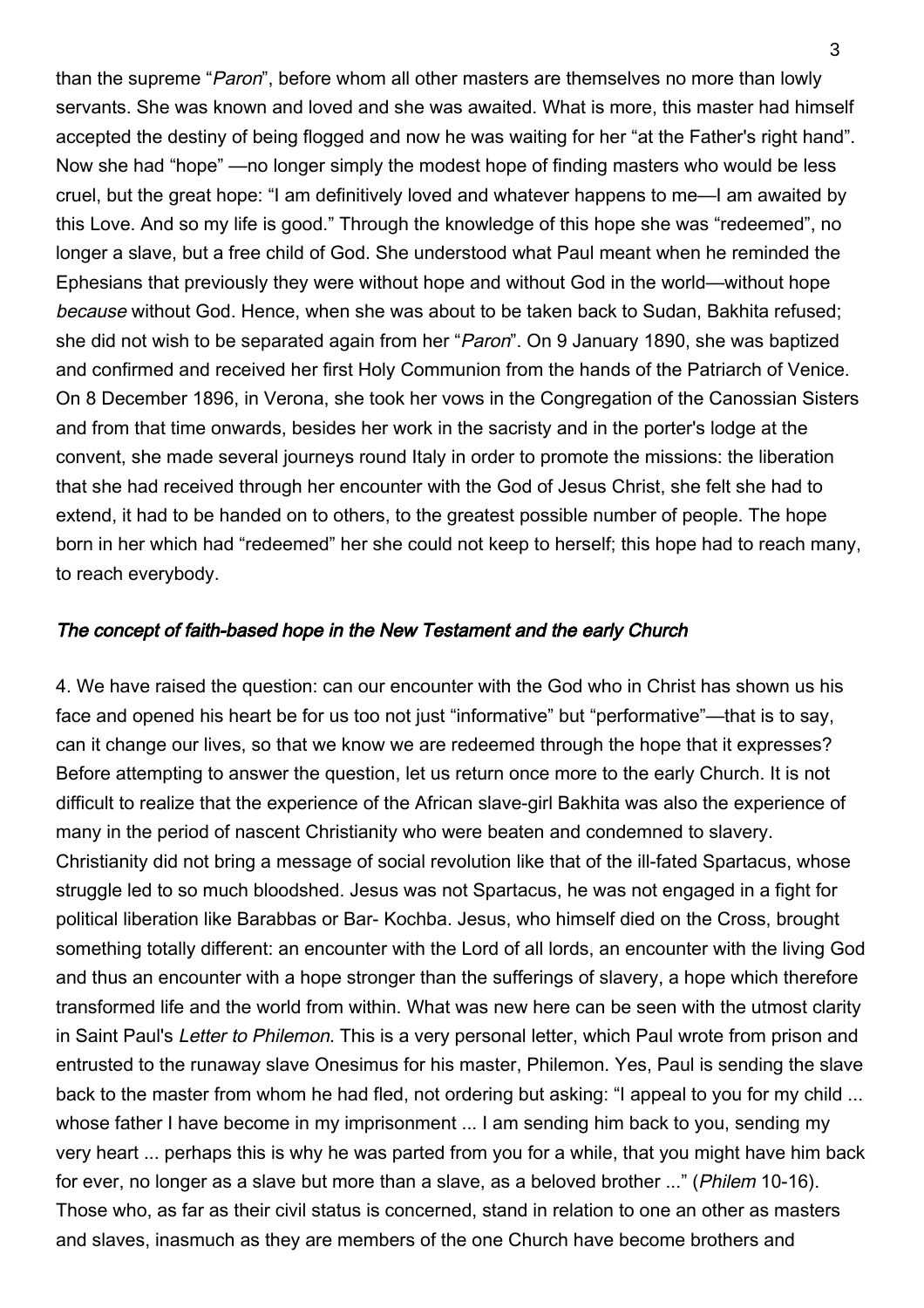sisters—this is how Christians addressed one another. By virtue of their Baptism they had been reborn, they had been given to drink of the same Spirit and they received the Body of the Lord together, alongside one another. Even if external structures remained unaltered, this changed society from within. When the Letter to the Hebrews says that Christians here on earth do not have a permanent homeland, but seek one which lies in the future (cf. Heb 11:13-16; Phil 3:20), this does not mean for one moment that they live only for the future: present society is recognized by Christians as an exile; they belong to a new society which is the goal of their common pilgrimage and which is anticipated in the course of that pilgrimage.

5. We must add a further point of view. The First Letter to the Corinthians (1:18-31) tells us that many of the early Christians belonged to the lower social strata, and precisely for this reason were open to the experience of new hope, as we saw in the example of Bakhita. Yet from the beginning there were also conversions in the aristocratic and cultured circles, since they too were living "without hope and without God in the world". Myth had lost its credibility; the Roman State religion had become fossilized into simple ceremony which was scrupulously carried out, but by then it was merely "political religion". Philosophical rationalism had confined the gods within the realm of unreality. The Divine was seen in various ways in cosmic forces, but a God to whom one could pray did not exist. Paul illustrates the essential problem of the religion of that time quite accurately when he contrasts life "according to Christ" with life under the dominion of the "elemental spirits of the universe" (Col 2:8). In this regard a text by Saint Gregory Nazianzen is enlightening. He says that at the very moment when the Magi, guided by the star, adored Christ the new king, astrology came to an end, because the stars were now moving in the orbit determined by Christ[2]. This scene, in fact, overturns the world-view of that time, which in a different way has become fashionable once again today. It is not the elemental spirits of the universe, the laws of matter, which ultimately govern the world and mankind, but a personal God governs the stars, that is, the universe; it is not the laws of matter and of evolution that have the final say, but reason, will, love—a Person. And if we know this Person and he knows us, then truly the inexorable power of material elements no longer has the last word; we are not slaves of the universe and of its laws, we are free. In ancient times, honest enquiring minds were aware of this. Heaven is not empty. Life is not a simple product of laws and the randomness of matter, but within everything and at the same time above everything, there is a personal will, there is a Spirit who in Jesus has revealed himself as Love[3].

6. The sarcophagi of the early Christian era illustrate this concept visually—in the context of death, in the face of which the question concerning life's meaning becomes unavoidable. The figure of Christ is interpreted on ancient sarcophagi principally by two images: the philosopher and the shepherd. Philosophy at that time was not generally seen as a difficult academic discipline, as it is today. Rather, the philosopher was someone who knew how to teach the essential art: the art of being authentically human—the art of living and dying. To be sure, it had long since been realized that many of the people who went around pretending to be philosophers, teachers of life, were just charlatans who made money through their words, while having nothing to say about real life. All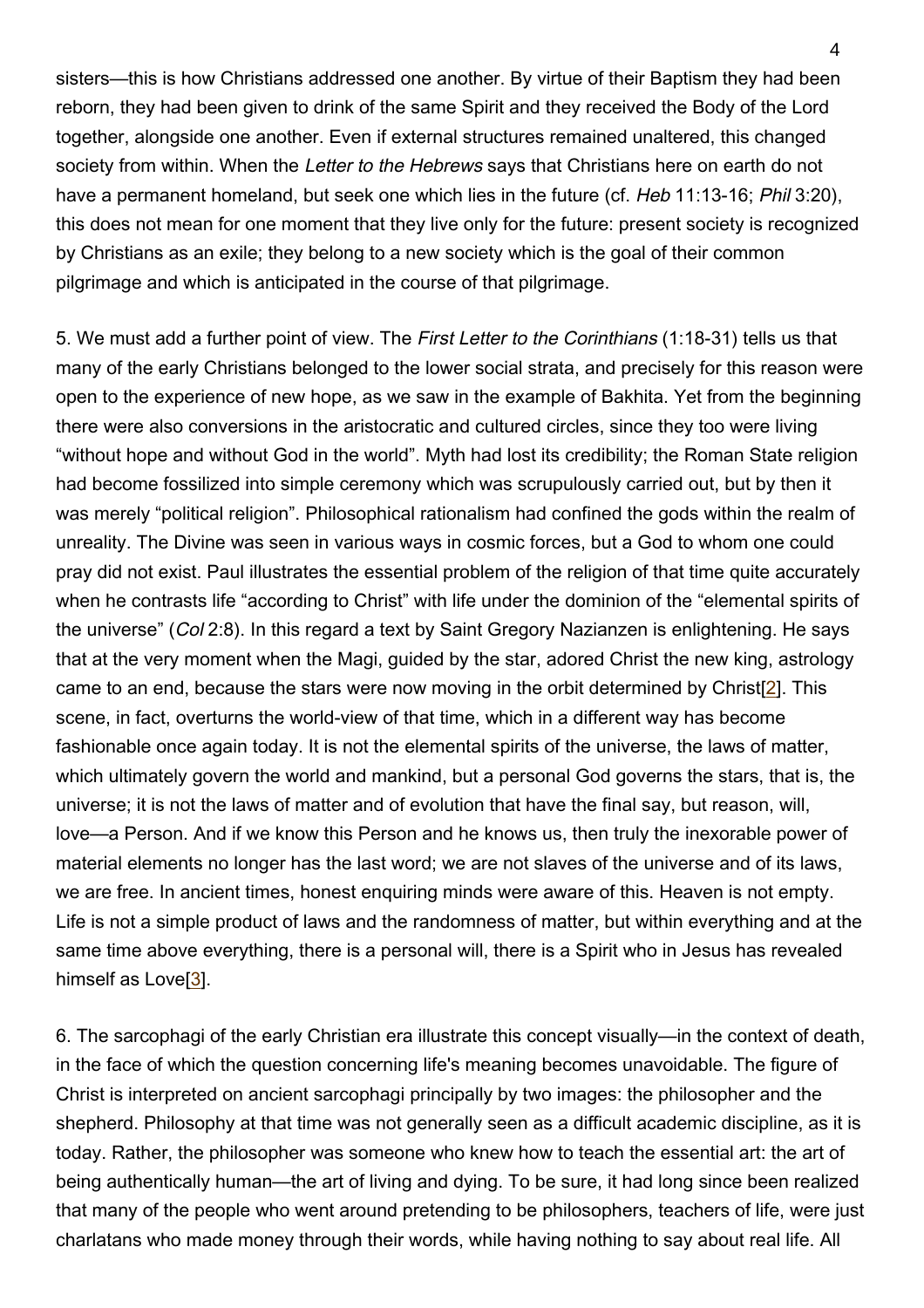the more, then, the true philosopher who really did know how to point out the path of life was highly sought after. Towards the end of the third century, on the sarcophagus of a child in Rome, we find for the first time, in the context of the resurrection of Lazarus, the figure of Christ as the true philosopher, holding the Gospel in one hand and the philosopher's travelling staff in the other. With his staff, he conquers death; the Gospel brings the truth that itinerant philosophers had searched for in vain. In this image, which then became a common feature of sarcophagus art for a long time, we see clearly what both educated and simple people found in Christ: he tells us who man truly is and what a man must do in order to be truly human. He shows us the way, and this way is the truth. He himself is both the way and the truth, and therefore he is also the life which all of us are seeking. He also shows us the way beyond death; only someone able to do this is a true teacher of life. The same thing becomes visible in the image of the shepherd. As in the representation of the philosopher, so too through the figure of the shepherd the early Church could identify with existing models of Roman art. There the shepherd was generally an expression of the dream of a tranquil and simple life, for which the people, amid the confusion of the big cities, felt a certain longing. Now the image was read as part of a new scenario which gave it a deeper content: "The Lord is my shepherd: I shall not want ... Even though I walk through the valley of the shadow of death, I fear no evil, because you are with me ..." (Ps 23 [22]:1, 4). The true shepherd is one who knows even the path that passes through the valley of death; one who walks with me even on the path of final solitude, where no one can accompany me, guiding me through: he himself has walked this path, he has descended into the kingdom of death, he has conquered death, and he has returned to accompany us now and to give us the certainty that, together with him, we can find a way through. The realization that there is One who even in death accompanies me, and with his "rod and his staff comforts me", so that "I fear no evil" (cf. Ps 23 [22]:4)—this was the new "hope" that arose over the life of believers.

7. We must return once more to the New Testament. In the eleventh chapter of the Letter to the Hebrews (v. 1) we find a kind of definition of faith which closely links this virtue with hope. Ever since the Reformation there has been a dispute among exegetes over the central word of this phrase, but today a way towards a common interpretation seems to be opening up once more. For the time being I shall leave this central word untranslated. The sentence therefore reads as follows: "Faith is the *hypostasis* of things hoped for; the proof of things not seen". For the Fathers and for the theologians of the Middle Ages, it was clear that the Greek word hypostasis was to be rendered in Latin with the term *substantia*. The Latin translation of the text produced at the time of the early Church therefore reads: Est autem fides sperandarum substantia rerum, argumentum non apparentium—faith is the "substance" of things hoped for; the proof of things not seen. Saint Thomas Aquinas[4], using the terminology of the philosophical tradition to which he belonged, explains it as follows: faith is a *habitus*, that is, a stable disposition of the spirit, through which eternal life takes root in us and reason is led to consent to what it does not see. The concept of "substance" is therefore modified in the sense that through faith, in a tentative way, or as we might say "in embryo"—and thus according to the "substance"—there are already present in us the things that are hoped for: the whole, true life. And precisely because the thing itself is already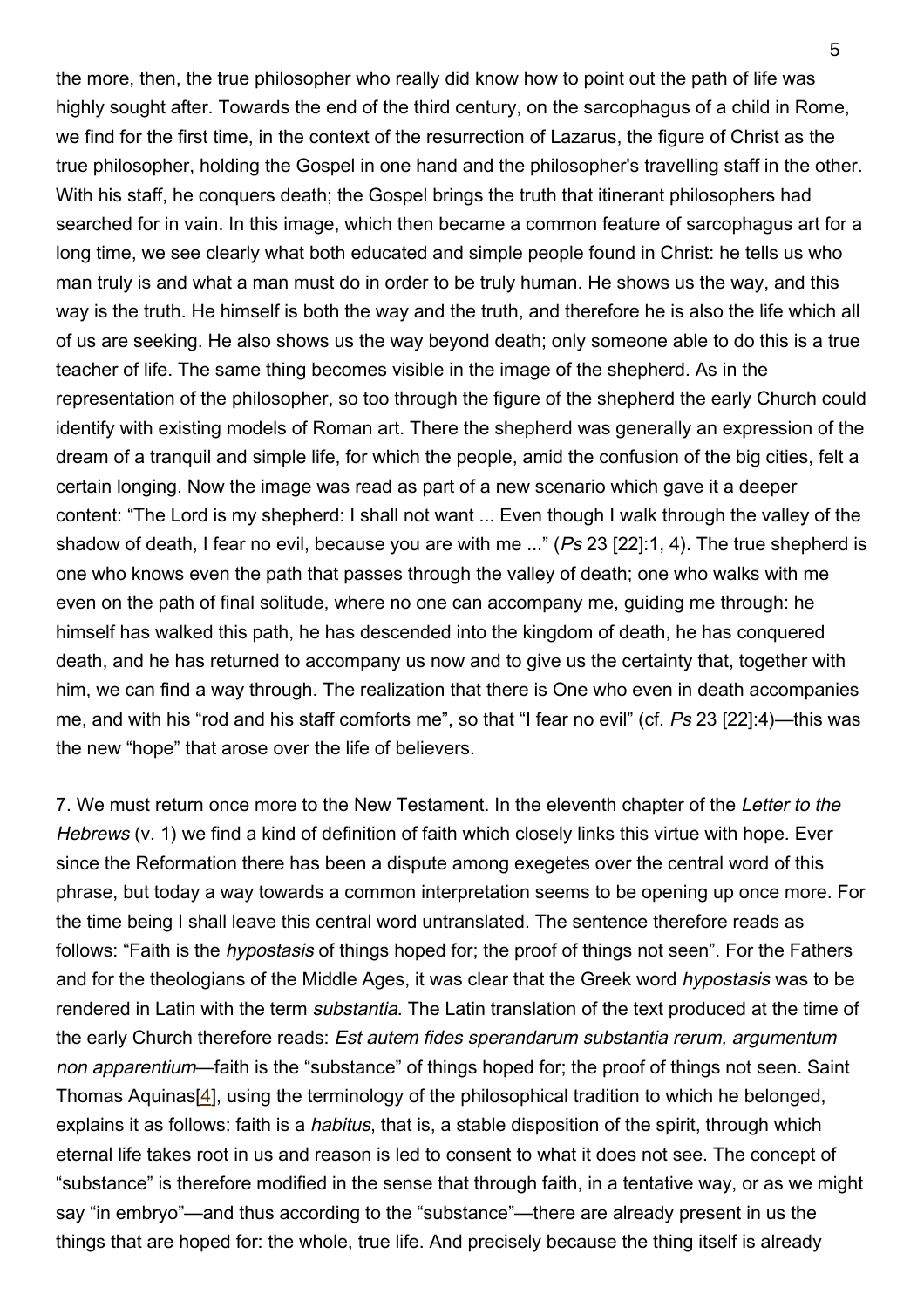present, this presence of what is to come also creates certainty: this "thing" which must come is not yet visible in the external world (it does not "appear"), but because of the fact that, as an initial and dynamic reality, we carry it within us, a certain perception of it has even now come into existence. To Luther, who was not particularly fond of the Letter to the Hebrews, the concept of "substance", in the context of his view of faith, meant nothing. For this reason he understood the term hypostasis/substance not in the objective sense (of a reality present within us), but in the subjective sense, as an expression of an interior attitude, and so, naturally, he also had to understand the term *argumentum* as a disposition of the subject. In the twentieth century this interpretation became prevalent—at least in Germany—in Catholic exegesis too, so that the ecumenical translation into German of the New Testament, approved by the Bishops, reads as follows: Glaube aber ist: Feststehen in dem, was man erhofft, Überzeugtsein von dem, was man nicht sieht (faith is: standing firm in what one hopes, being convinced of what one does not see). This in itself is not incorrect, but it is not the meaning of the text, because the Greek term used (elenchos) does not have the subjective sense of "conviction" but the objective sense of "proof". Rightly, therefore, recent Prot- estant exegesis has arrived at a different interpretation: "Yet there can be no question but that this classical Protestant understanding is untenable"[5]. Faith is not merely a personal reaching out towards things to come that are still totally absent: it gives us something. It gives us even now something of the reality we are waiting for, and this present reality constitutes for us a "proof" of the things that are still unseen. Faith draws the future into the present, so that it is no longer simply a "not yet". The fact that this future exists changes the present; the present is touched by the future reality, and thus the things of the future spill over into those of the present and those of the present into those of the future.

8. This explanation is further strengthened and related to daily life if we consider verse 34 of the tenth chapter of the Letter to the Hebrews, which is linked by vocabulary and content to this definition of hope-filled faith and prepares the way for it. Here the author speaks to believers who have undergone the experience of persecution and he says to them: "you had compassion on the prisoners, and you joyfully accepted the plundering of your property (hyparchonton—Vg. bonorum), since you knew that you yourselves had a better possession (hyparxin—Vg. substantiam) and an abiding one." Hyparchonta refers to property, to what in earthly life constitutes the means of support, indeed the basis, the "substance" for life, what we depend upon. This "substance", life's normal source of security, has been taken away from Christians in the course of persecution. They have stood firm, though, because they considered this material substance to be of little account. They could abandon it because they had found a better "basis" for their existence—a basis that abides, that no one can take away. We must not overlook the link between these two types of "substance", between means of support or material basis and the word of faith as the "basis", the "substance" that endures. Faith gives life a new basis, a new foundation on which we can stand, one which relativizes the habitual foundation, the reliability of material income. A new freedom is created with regard to this habitual foundation of life, which only appears to be capable of providing support, although this is obviously not to deny its normal meaning. This new freedom, the awareness of the new "substance" which we have been given, is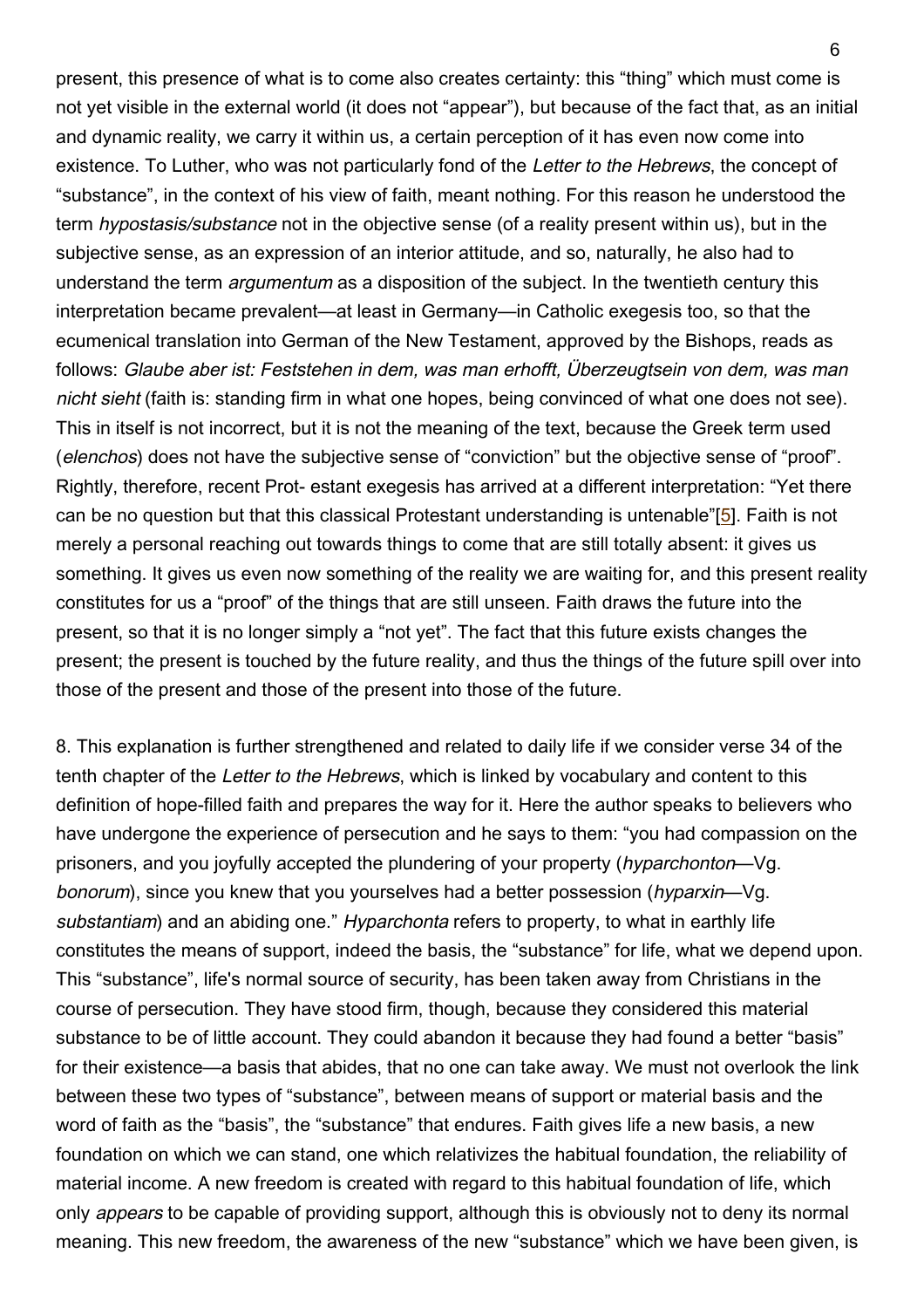revealed not only in martyrdom, in which people resist the overbearing power of ideology and its political organs and, by their death, renew the world. Above all, it is seen in the great acts of renunciation, from the monks of ancient times to Saint Francis of Assisi and those of our contemporaries who enter modern religious Institutes and movements and leave everything for love of Christ, so as to bring to men and women the faith and love of Christ, and to help those who are suffering in body and spirit. In their case, the new "substance" has proved to be a genuine "substance"; from the hope of these people who have been touched by Christ, hope has arisen for others who were living in darkness and without hope. In their case, it has been demonstrated that this new life truly possesses and is "substance" that calls forth life for others. For us who contemplate these figures, their way of acting and living is de facto a "proof" that the things to come, the promise of Christ, are not only a reality that we await, but a real presence: he is truly the "philosopher" and the "shepherd" who shows us what life is and where it is to be found.

9. In order to understand more deeply this reflection on the two types of substance—hypostasis and *hyparchonta*—and on the two approaches to life expressed by these terms, we must continue with a brief consideration of two words pertinent to the discussion which can be found in the tenth chapter of the Letter to the Hebrews. I refer to the words hypomone (10:36) and hypostole (10:39). Hypo- mone is normally translated as "patience"—perseverance, constancy. Knowing how to wait, while patiently enduring trials, is necessary for the believer to be able to "receive what is promised" (10:36). In the religious context of ancient Judaism, this word was used expressly for the expectation of God which was characteristic of Israel, for their persevering faithfulness to God on the basis of the certainty of the Covenant in a world which contradicts God. Thus the word indicates a lived hope, a life based on the certainty of hope. In the New Testament this expectation of God, this standing with God, takes on a new significance: in Christ, God has revealed himself. He has already communicated to us the "substance" of things to come, and thus the expectation of God acquires a new certainty.

It is the expectation of things to come from the perspective of a present that is already given. It is a looking-forward in Christ's presence, with Christ who is present, to the perfecting of his Body, to his definitive coming. The word *hypostole*, on the other hand, means shrinking back through lack of courage to speak openly and frankly a truth that may be dangerous. Hiding through a spirit of fear leads to "destruction" (Heb 10:39). "God did not give us a spirit of timidity but a spirit of power and love and self-control"—that, by contrast, is the beautiful way in which the Second Letter to Timothy (1:7) describes the fundamental attitude of the Christian.

### Eternal life – what is it?

10. We have spoken thus far of faith and hope in the New Testament and in early Christianity; yet it has always been clear that we are referring not only to the past: the entire reflection concerns living and dying in general, and therefore it also concerns us here and now. So now we must ask explicitly: is the Christian faith also for us today a life-changing and life-sustaining hope?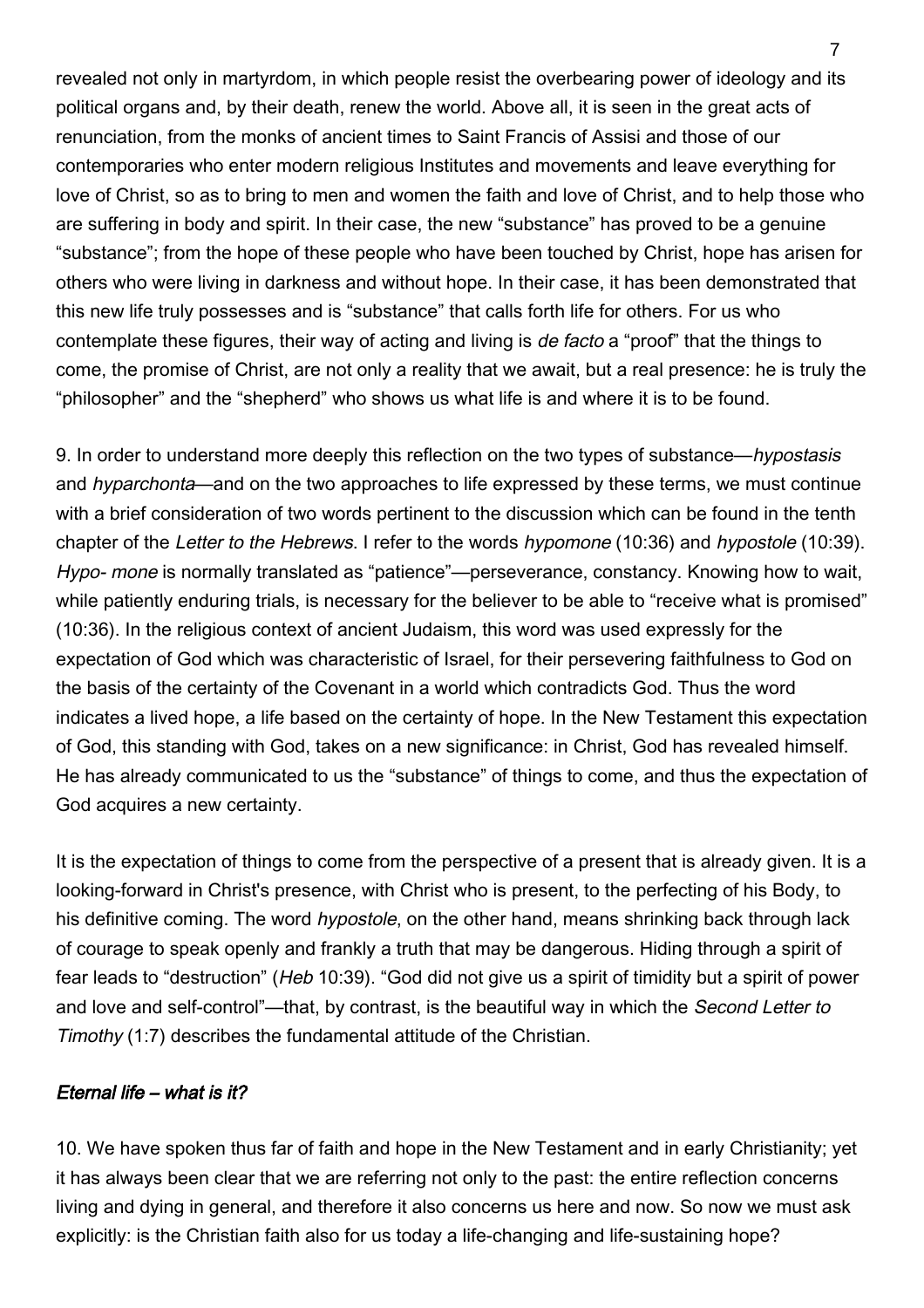Is it "performative" for us—is it a message which shapes our life in a new way, or is it just "information" which, in the meantime, we have set aside and which now seems to us to have been superseded by more recent information? In the search for an answer, I would like to begin with the classical form of the dialogue with which the rite of Baptism expressed the reception of an infant into the community of believers and the infant's rebirth in Christ. First of all the priest asked what name the parents had chosen for the child, and then he continued with the question: "What do you ask of the Church?" Answer: "Faith". "And what does faith give you?" "Eternal life". According to this dialogue, the parents were seeking access to the faith for their child, communion with believers, because they saw in faith the key to "eternal life". Today as in the past, this is what being baptized, becoming Christians, is all about: it is not just an act of socialization within the community, not simply a welcome into the Church. The parents expect more for the one to be baptized: they expect that faith, which includes the corporeal nature of the Church and her sacraments, will give life to their child—eternal life. Faith is the substance of hope. But then the question arises: do we really want this—to live eternally? Perhaps many people reject the faith today simply because they do not find the prospect of eternal life attractive. What they desire is not eternal life at all, but this present life, for which faith in eternal life seems something of an impediment. To continue living for ever —endlessly—appears more like a curse than a gift. Death, admittedly, one would wish to postpone for as long as possible. But to live always, without end—this, all things considered, can only be monotonous and ultimately unbearable. This is precisely the point made, for example, by Saint Ambrose, one of the Church Fathers, in the funeral discourse for his deceased brother Satyrus: "Death was not part of nature; it became part of nature. God did not decree death from the beginning; he prescribed it as a remedy. Human life, because of sin ... began to experience the burden of wretchedness in unremitting labour and unbearable sorrow. There had to be a limit to its evils; death had to restore what life had forfeited. Without the assistance of grace, immortality is more of a burden than a blessing"[6]. A little earlier, Ambrose had said: "Death is, then, no cause for mourning, for it is the cause of mankind's salvation"[7].

11. Whatever precisely Saint Ambrose may have meant by these words, it is true that to eliminate death or to postpone it more or less indefinitely would place the earth and humanity in an impossible situation, and even for the individual would bring no benefit. Obviously there is a contradiction in our attitude, which points to an inner contradiction in our very existence. On the one hand, we do not want to die; above all, those who love us do not want us to die. Yet on the other hand, neither do we want to continue living indefinitely, nor was the earth created with that in view. So what do we really want? Our paradoxical attitude gives rise to a deeper question: what in fact is "life"? And what does "eternity" really mean? There are moments when it suddenly seems clear to us: yes, this is what true "life" is—this is what it should be like. Besides, what we call "life" in our everyday language is not real "life" at all. Saint Augustine, in the extended letter on prayer which he addressed to Proba, a wealthy Roman widow and mother of three consuls, once wrote this: ultimately we want only one thing—"the blessed life", the life which is simply life, simply "happiness". In the final analysis, there is nothing else that we ask for in prayer. Our journey has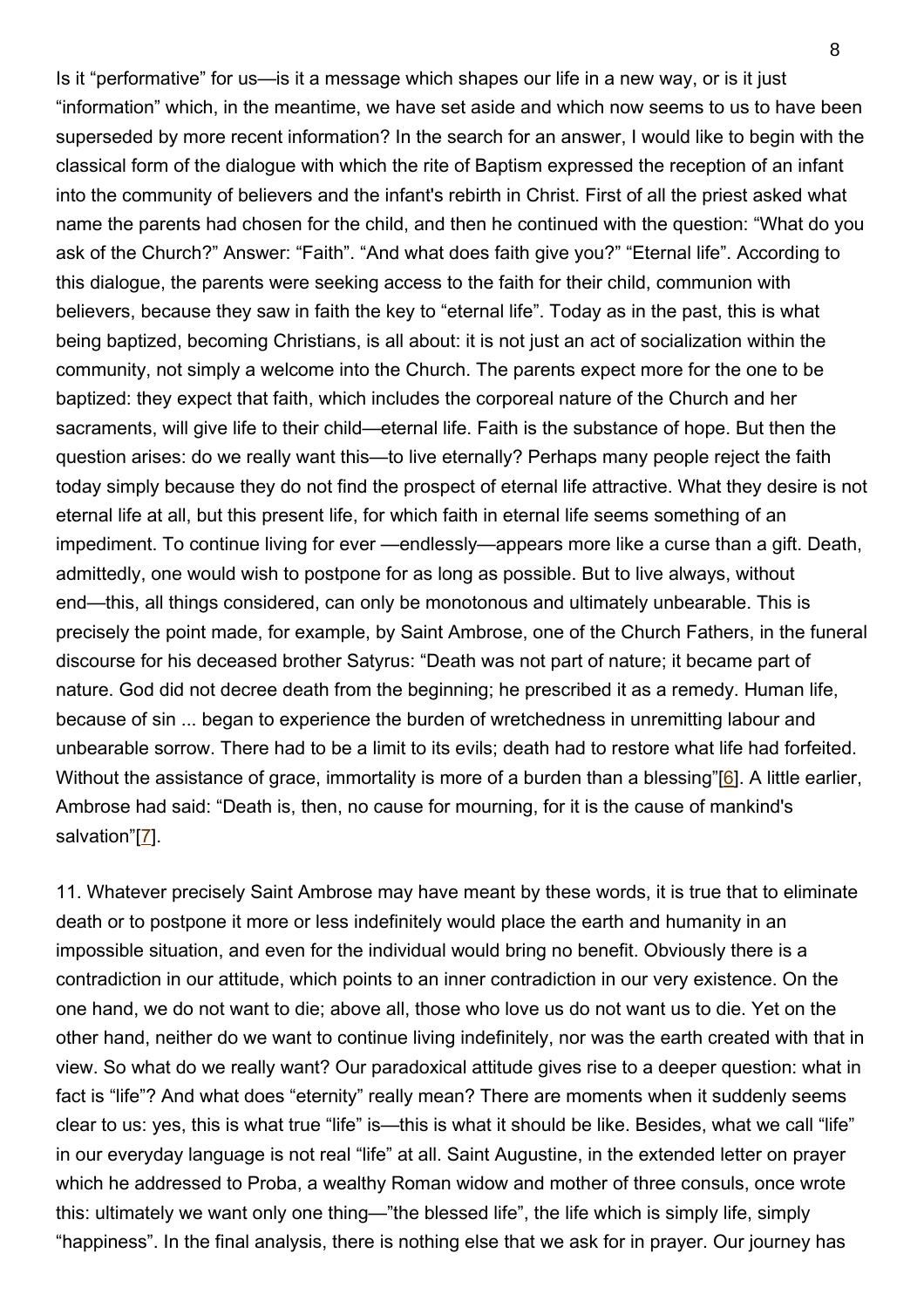no other goal—it is about this alone. But then Augustine also says: looking more closely, we have no idea what we ultimately desire, what we would really like. We do not know this reality at all; even in those moments when we think we can reach out and touch it, it eludes us. "We do not know what we should pray for as we ought," he says, quoting Saint Paul (Rom 8:26). All we know is that it is not this. Yet in not knowing, we know that this reality must exist. "There is therefore in us a certain learned ignorance (docta ignorantia), so to speak", he writes. We do not know what we would really like; we do not know this "true life"; and yet we know that there must be something we do not know towards which we feel driven[8].

12. I think that in this very precise and permanently valid way, Augustine is describing man's essential situation, the situation that gives rise to all his contradictions and hopes. In some way we want life itself, true life, untouched even by death; yet at the same time we do not know the thing towards which we feel driven. We cannot stop reaching out for it, and yet we know that all we can experience or accomplish is not what we yearn for. This unknown "thing" is the true "hope" which drives us, and at the same time the fact that it is unknown is the cause of all forms of despair and also of all efforts, whether positive or destructive, directed towards worldly authenticity and human authenticity. The term "eternal life" is intended to give a name to this known "unknown". Inevitably it is an inadequate term that creates confusion. "Eternal", in fact, suggests to us the idea of something interminable, and this frightens us; "life" makes us think of the life that we know and love and do not want to lose, even though very often it brings more toil than satisfaction, so that while on the one hand we desire it, on the other hand we do not want it. To imagine ourselves outside the temporality that imprisons us and in some way to sense that eternity is not an unending succession of days in the calendar, but something more like the supreme moment of satisfaction, in which totality embraces us and we embrace totality—this we can only attempt. It would be like plunging into the ocean of infinite love, a moment in which time—the before and after—no longer exists. We can only attempt to grasp the idea that such a moment is life in the full sense, a plunging ever anew into the vastness of being, in which we are simply overwhelmed with joy. This is how Jesus expresses it in Saint John's Gospel: "I will see you again and your hearts will rejoice, and no one will take your joy from you" (16:22). We must think along these lines if we want to understand the object of Christian hope, to understand what it is that our faith, our being with Christ, leads us to expect<sup>[9]</sup>.

#### Is Christian hope individualistic?

13. In the course of their history, Christians have tried to express this "knowing without knowing" by means of figures that can be represented, and they have developed images of "Heaven" which remain far removed from what, after all, can only be known negatively, via unknowing. All these attempts at the representation of hope have given to many people, down the centuries, the incentive to live by faith and hence also to abandon their *hyparchonta*, the material substance for their lives. The author of the Letter to the Hebrews, in the eleventh chapter, outlined a kind of history of those who live in hope and of their journeying, a history which stretches from the time of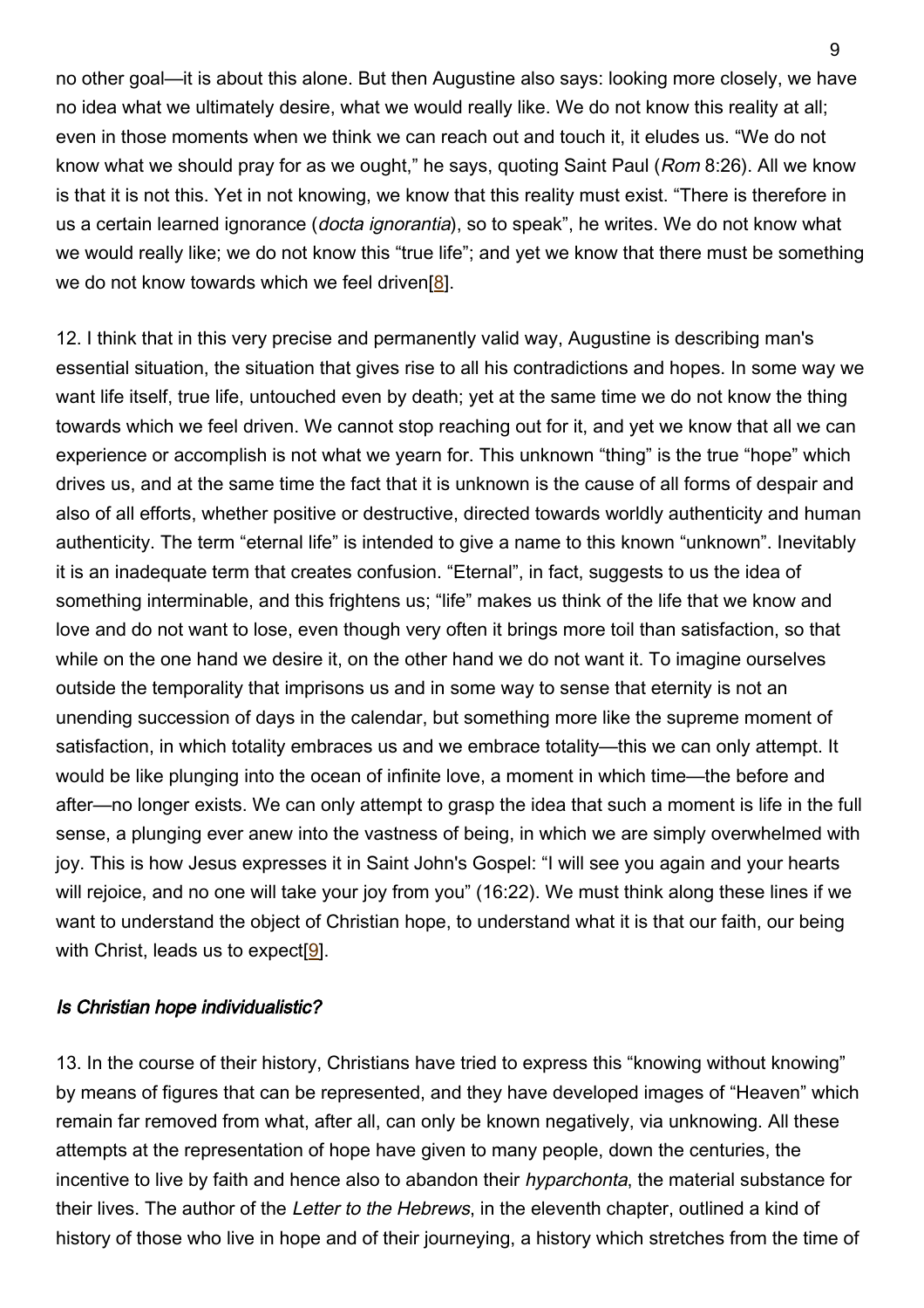Abel into the author's own day. This type of hope has been subjected to an increasingly harsh critique in modern times: it is dismissed as pure individualism, a way of abandoning the world to its misery and taking refuge in a private form of eternal salvation. Henri de Lubac, in the introduction to his seminal book Catholicisme. Aspects sociaux du dogme, assembled some characteristic articulations of this viewpoint, one of which is worth quoting: "Should I have found joy? No ... only my joy, and that is something wildly different ... The joy of Jesus can be personal. It can belong to a single man and he is saved. He is at peace ... now and always, but he is alone. The isolation of this joy does not trouble him. On the contrary: he is the chosen one! In his blessedness he passes through the battlefields with a rose in his hand"[10].

14. Against this, drawing upon the vast range of patristic theology, de Lubac was able to demonstrate that salvation has always been considered a "social" reality. Indeed, the Letter to the Hebrews speaks of a "city" (cf. 11:10, 16; 12:22; 13:14) and therefore of communal salvation. Consistently with this view, sin is understood by the Fathers as the destruction of the unity of the human race, as fragmentation and division. Babel, the place where languages were confused, the place of separation, is seen to be an expression of what sin fundamentally is. Hence "redemption" appears as the reestablishment of unity, in which we come together once more in a union that begins to take shape in the world community of believers. We need not concern ourselves here with all the texts in which the social character of hope appears. Let us concentrate on the Letter to Proba in which Augustine tries to illustrate to some degree this "known unknown" that we seek. His point of departure is simply the expression "blessed life". Then he quotes Psalm 144 [143]:15: "Blessed is the people whose God is the Lord." And he continues: "In order to be numbered among this people and attain to ... everlasting life with God, 'the end of the commandment is charity that issues from a pure heart and a good conscience and sincere faith'  $(1 Tim 1:5)$ <sup>"</sup>[11]. This real life, towards which we try to reach out again and again, is linked to a lived union with a "people", and for each individual it can only be attained within this "we". It presupposes that we escape from the prison of our "I", because only in the openness of this universal subject does our gaze open out to the source of joy, to love itself—to God.

15. While this community-oriented vision of the "blessed life" is certainly directed beyond the present world, as such it also has to do with the building up of this world—in very different ways, according to the historical context and the possibilities offered or excluded thereby. At the time of Augustine, the incursions of new peoples were threatening the cohesion of the world, where hitherto there had been a certain guarantee of law and of living in a juridically ordered society; at that time, then, it was a matter of strengthening the basic foundations of this peaceful societal existence, in order to survive in a changed world. Let us now consider a more or less randomly chosen episode from the Middle Ages, that serves in many respects to illustrate what we have been saying. It was commonly thought that monasteries were places of flight from the world (contemptus mundi) and of withdrawal from responsibility for the world, in search of private salvation. Bernard of Clairvaux, who inspired a multitude of young people to enter the monasteries of his reformed Order, had quite a different perspective on this. In his view, monks perform a task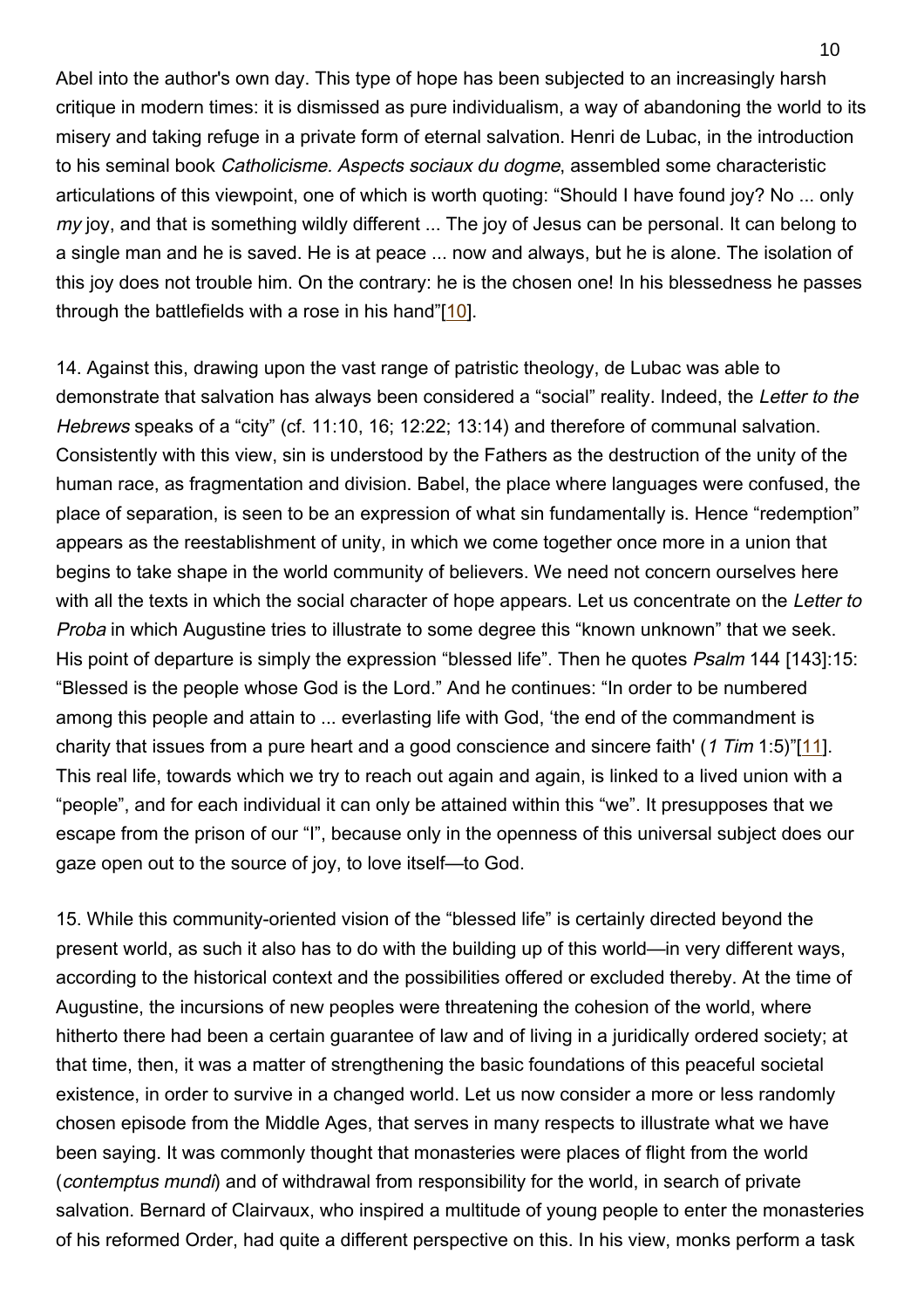for the whole Church and hence also for the world. He uses many images to illustrate the responsibility that monks have towards the entire body of the Church, and indeed towards humanity; he applies to them the words of pseudo-Rufinus: "The human race lives thanks to a few; were it not for them, the world would perish ..."[12]. Contemplatives—contemplantes—must become agricultural labourers—laborantes—he says. The nobility of work, which Christianity inherited from Judaism, had already been expressed in the monastic rules of Augustine and Benedict. Bernard takes up this idea again. The young noblemen who flocked to his monasteries had to engage in manual labour. In fact Bernard explicitly states that not even the monastery can restore Paradise, but he maintains that, as a place of practical and spiritual "tilling the soil", it must prepare the new Paradise. A wild plot of forest land is rendered fertile—and in the process, the trees of pride are felled, whatever weeds may be growing inside souls are pulled up, and the ground is thereby prepared so that bread for body and soul can flourish [13]. Are we not perhaps seeing once again, in the light of current history, that no positive world order can prosper where souls are overgrown?

#### The transformation of Christian faith-hope in the modern age

16. How could the idea have developed that Jesus's message is narrowly individualistic and aimed only at each person singly? How did we arrive at this interpretation of the "salvation of the soul" as a flight from responsibility for the whole, and how did we come to conceive the Christian project as a selfish search for salvation which rejects the idea of serving others? In order to find an answer to this we must take a look at the foundations of the modern age. These appear with particular clarity in the thought of Francis Bacon. That a new era emerged—through the discovery of America and the new technical achievements that had made this development possible—is undeniable. But what is the basis of this new era? It is the new correlation of experiment and method that enables man to arrive at an interpretation of nature in conformity with its laws and thus finally to achieve "the triumph of art over nature" (victoria cursus artis super naturam)[14]. The novelty—according to Bacon's vision—lies in a new correlation between science and praxis. This is also given a theological application: the new correlation between science and praxis would mean that the dominion over creation —given to man by God and lost through original sin—would be reestablished[15].

17. Anyone who reads and reflects on these statements attentively will recognize that a disturbing step has been taken: up to that time, the recovery of what man had lost through the expulsion from Paradise was expected from faith in Jesus Christ: herein lay "redemption". Now, this "redemption", the restoration of the lost "Paradise" is no longer expected from faith, but from the newly discovered link between science and praxis. It is not that faith is simply denied; rather it is displaced onto another level—that of purely private and other-worldly affairs—and at the same time it becomes somehow irrelevant for the world. This programmatic vision has determined the trajectory of modern times and it also shapes the present-day crisis of faith which is essentially a crisis of Christian hope. Thus hope too, in Bacon, acquires a new form. Now it is called: faith in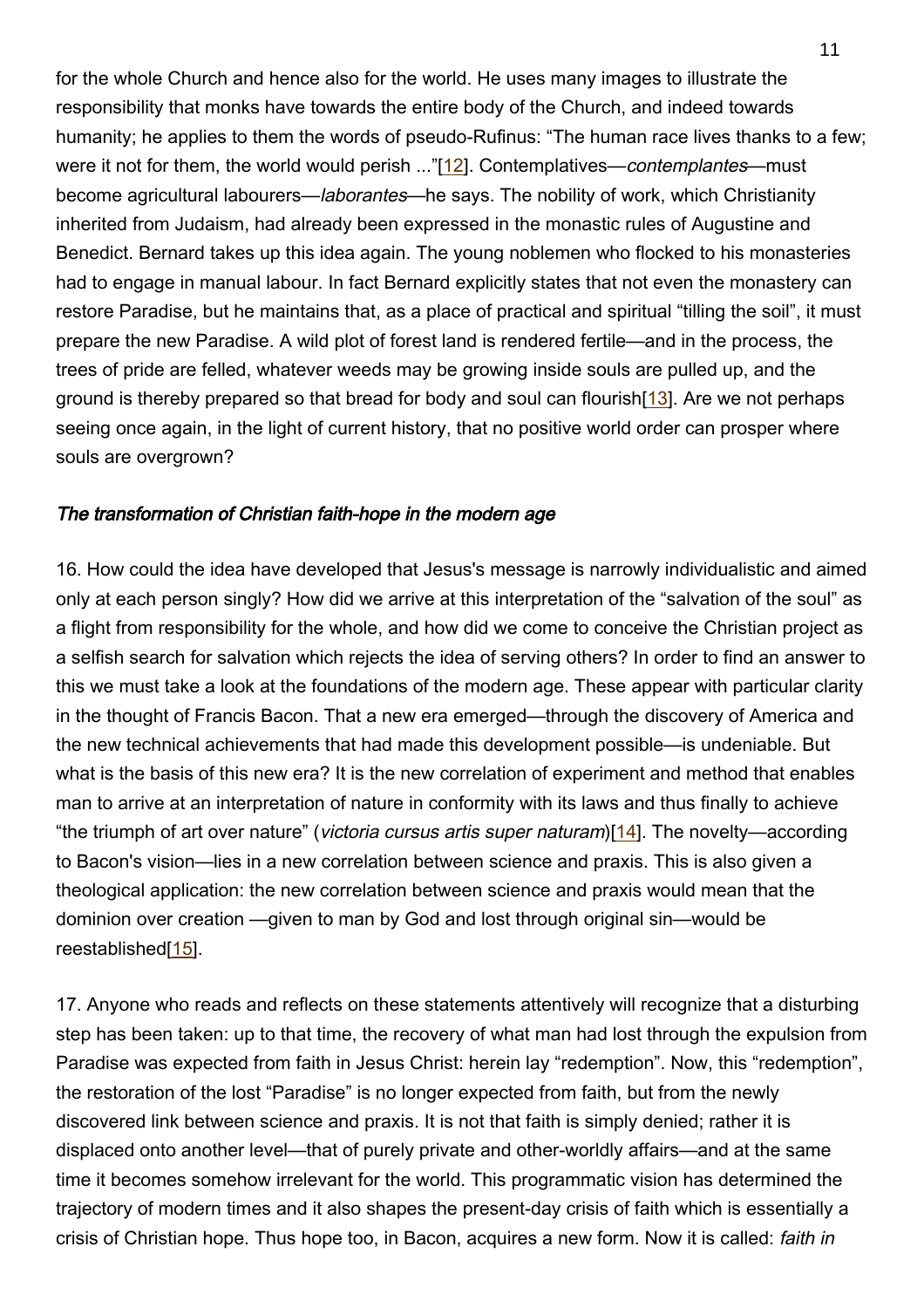progress. For Bacon, it is clear that the recent spate of discoveries and inventions is just the beginning; through the interplay of science and praxis, totally new discoveries will follow, a totally new world will emerge, the kingdom of man<sup>[16]</sup>. He even put forward a vision of foreseeable inventions—including the aeroplane and the submarine. As the ideology of progress developed further, joy at visible advances in human potential remained a continuing confirmation of faith in progress as such.

18. At the same time, two categories become increasingly central to the idea of progress: reason and freedom. Progress is primarily associated with the growing dominion of reason, and this reason is obviously considered to be a force of good and a force for good. Progress is the overcoming of all forms of dependency—it is progress towards perfect freedom. Likewise freedom is seen purely as a promise, in which man becomes more and more fully himself. In both concepts—freedom and reason—there is a political aspect. The kingdom of reason, in fact, is expected as the new condition of the human race once it has attained total freedom. The political conditions of such a kingdom of reason and freedom, however, appear at first sight somewhat ill defined. Reason and freedom seem to guarantee by themselves, by virtue of their intrinsic goodness, a new and perfect human community. The two key concepts of "reason" and "freedom", however, were tacitly interpreted as being in conflict with the shackles of faith and of the Church as well as those of the political structures of the period. Both concepts therefore contain a revolutionary potential of enormous explosive force.

19. We must look briefly at the two essential stages in the political realization of this hope, because they are of great importance for the development of Christian hope, for a proper understanding of it and of the reasons for its persistence. First there is the French Revolution—an attempt to establish the rule of reason and freedom as a political reality. To begin with, the Europe of the Enlightenment looked on with fascination at these events, but then, as they developed, had cause to reflect anew on reason and freedom. A good illustration of these two phases in the reception of events in France is found in two essays by Immanuel Kant in which he reflects on what had taken place. In 1792 he wrote Der Sieg des guten Prinzips über das böse und die Gründung eines Reiches Gottes auf Erden ("The Victory of the Good over the Evil Principle and the Founding of a Kingdom of God on Earth"). In this text he says the following: "The gradual transition of ecclesiastical faith to the exclusive sovereignty of pure religious faith is the coming of the Kingdom of God"[17]. He also tells us that revolutions can accelerate this transition from ecclesiastical faith to rational faith. The "Kingdom of God" proclaimed by Jesus receives a new definition here and takes on a new mode of presence; a new "imminent expectation", so to speak, comes into existence: the "Kingdom of God" arrives where "ecclesiastical faith" is vanquished and superseded by "religious faith", that is to say, by simple rational faith. In 1794, in the text Das Ende aller Dinge ("The End of All Things") a changed image appears. Now Kant considers the possibility that as well as the natural end of all things there may be another that is unnatural, a perverse end. He writes in this connection: "If Christianity should one day cease to be worthy of love ... then the prevailing mode in human thought would be rejection and opposition to it; and the Antichrist ...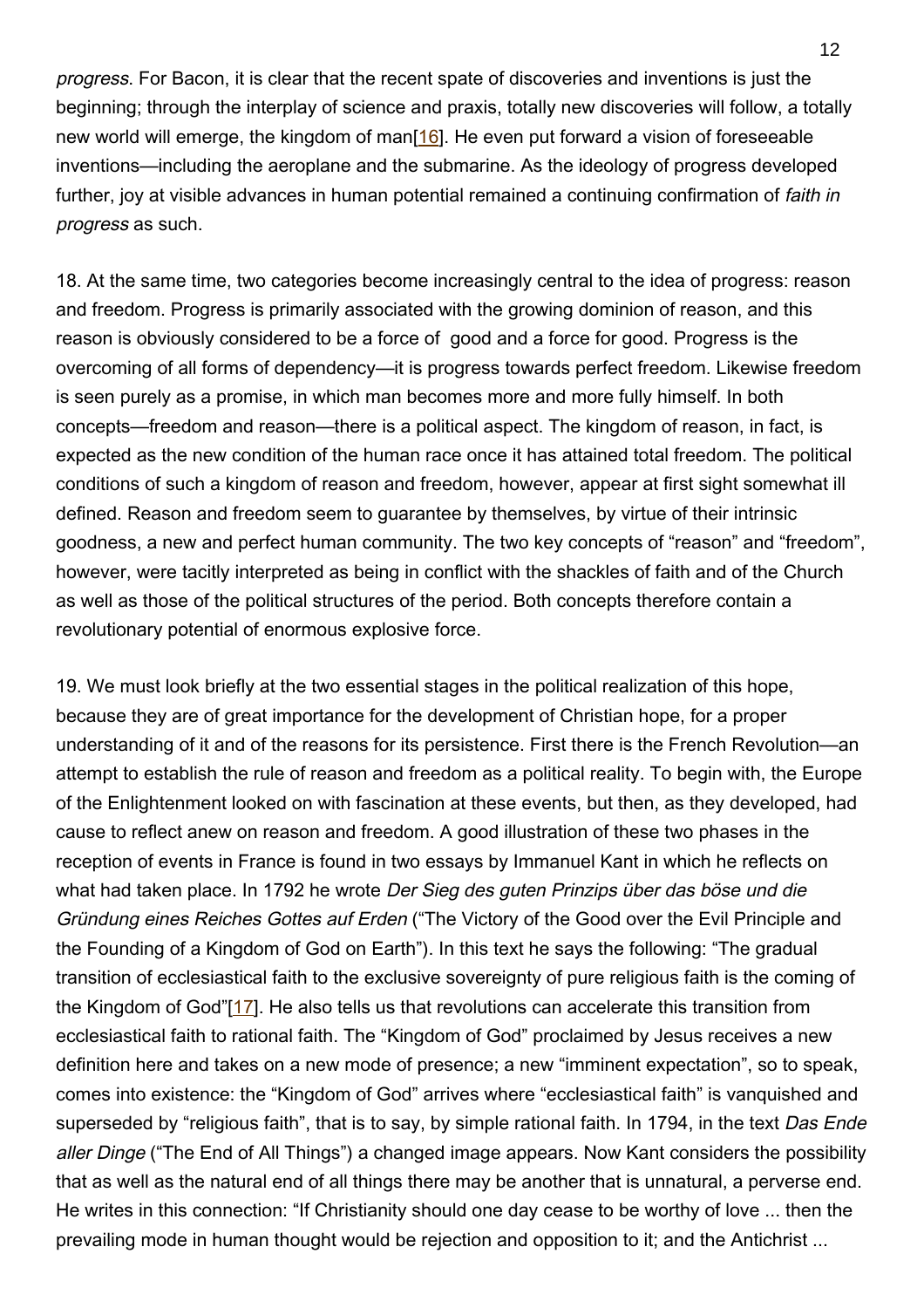would begin his—albeit short—regime (presumably based on fear and self-interest); but then, because Christianity, though destined to be the world religion, would not in fact be favoured by destiny to become so, then, in a moral respect, this could lead to the (perverted) end of all things"[18].

20. The nineteenth century held fast to its faith in progress as the new form of human hope, and it continued to consider reason and freedom as the guiding stars to be followed along the path of hope. Nevertheless, the increasingly rapid advance of technical development and the industrialization connected with it soon gave rise to an entirely new social situation: there emerged a class of industrial workers and the so-called "industrial proletariat", whose dreadful living conditions Friedrich Engels described alarmingly in 1845. For his readers, the conclusion is clear: this cannot continue; a change is necessary. Yet the change would shake up and overturn the entire structure of bourgeois society. After the bourgeois revolution of 1789, the time had come for a new, proletarian revolution: progress could not simply continue in small, linear steps. A revolutionary leap was needed. Karl Marx took up the rallying call, and applied his incisive language and intellect to the task of launching this major new and, as he thought, definitive step in history towards salvation—towards what Kant had described as the "Kingdom of God". Once the truth of the hereafter had been rejected, it would then be a question of establishing the truth of the here and now. The critique of Heaven is transformed into the critique of earth, the critique of theology into the critique of politics. Progress towards the better, towards the definitively good world, no longer comes simply from science but from politics—from a scientifically conceived politics that recognizes the structure of history and society and thus points out the road towards revolution, towards all-encompassing change. With great precision, albeit with a certain onesided bias, Marx described the situation of his time, and with great analytical skill he spelled out the paths leading to revolution—and not only theoretically: by means of the Communist Party that came into being from the Communist Manifesto of 1848, he set it in motion. His promise, owing to the acuteness of his analysis and his clear indication of the means for radical change, was and still remains an endless source of fascination. Real revolution followed, in the most radical way in Russia.

21. Together with the victory of the revolution, though, Marx's fundamental error also became evident. He showed precisely how to overthrow the existing order, but he did not say how matters should proceed thereafter. He simply presumed that with the expropriation of the ruling class, with the fall of political power and the socialization of means of production, the new Jerusalem would be realized. Then, indeed, all contradictions would be resolved, man and the world would finally sort themselves out. Then everything would be able to proceed by itself along the right path, because everything would belong to everyone and all would desire the best for one another. Thus, having accomplished the revolution, Lenin must have realized that the writings of the master gave no indication as to how to proceed. True, Marx had spoken of the interim phase of the dictatorship of the proletariat as a necessity which in time would automatically become redundant. This "intermediate phase" we know all too well, and we also know how it then developed, not ushering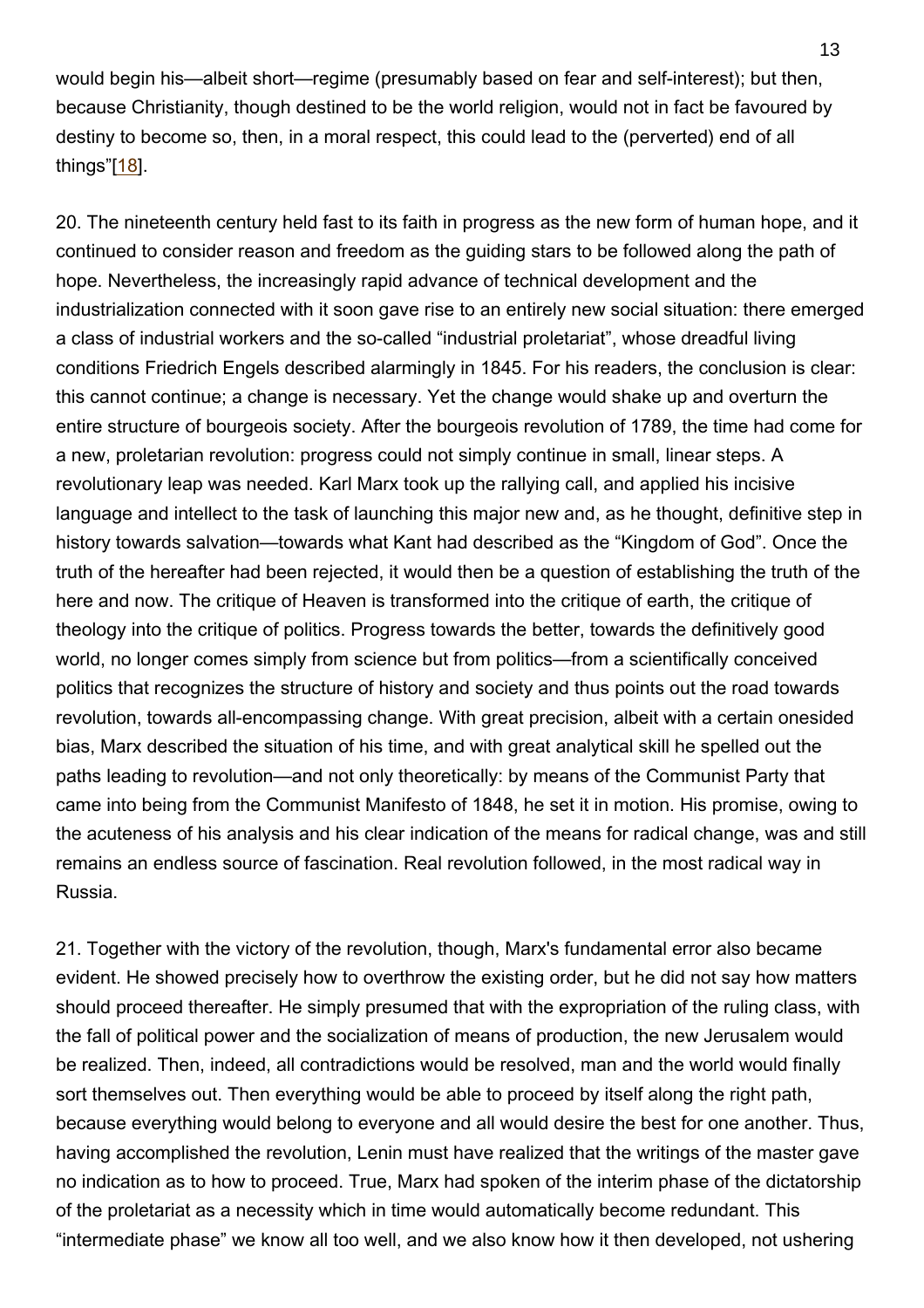in a perfect world, but leaving behind a trail of appalling destruction. Marx not only omitted to work out how this new world would be organized—which should, of course, have been unnecessary. His silence on this matter follows logically from his chosen approach. His error lay deeper. He forgot that man always remains man. He forgot man and he forgot man's freedom. He forgot that freedom always remains also freedom for evil. He thought that once the economy had been put right, everything would automatically be put right. His real error is materialism: man, in fact, is not merely the product of economic conditions, and it is not possible to redeem him purely from the outside by creating a favourable economic environment.

22. Again, we find ourselves facing the question: what may we hope? A self-critique of modernity is needed in dialogue with Christianity and its concept of hope. In this dialogue Christians too, in the context of their knowledge and experience, must learn anew in what their hope truly consists, what they have to offer to the world and what they cannot offer. Flowing into this self-critique of the modern age there also has to be a self-critique of modern Christianity, which must constantly renew its self-understanding setting out from its roots. On this subject, all we can attempt here are a few brief observations. First we must ask ourselves: what does "progress" really mean; what does it promise and what does it not promise? In the nineteenth century, faith in progress was already subject to critique. In the twentieth century, Theodor W. Adorno formulated the problem of faith in progress quite drastically: he said that progress, seen accurately, is progress from the sling to the atom bomb. Now this is certainly an aspect of progress that must not be concealed. To put it another way: the ambiguity of progress becomes evident. Without doubt, it offers new possibilities for good, but it also opens up appalling possibilities for evil—possibilities that formerly did not exist. We have all witnessed the way in which progress, in the wrong hands, can become and has indeed become a terrifying progress in evil. If technical progress is not matched by corresponding progress in man's ethical formation, in man's inner growth (cf. Eph 3:16; 2 Cor 4:16), then it is not progress at all, but a threat for man and for the world.

23. As far as the two great themes of "reason" and "freedom" are concerned, here we can only touch upon the issues connected with them. Yes indeed, reason is God's great gift to man, and the victory of reason over unreason is also a goal of the Christian life. But when does reason truly triumph? When it is detached from God? When it has become blind to God? Is the reason behind action and capacity for action the whole of reason? If progress, in order to be progress, needs moral growth on the part of humanity, then the reason behind action and capacity for action is likewise urgently in need of integration through reason's openness to the saving forces of faith, to the differentiation between good and evil. Only thus does reason become truly human. It becomes human only if it is capable of directing the will along the right path, and it is capable of this only if it looks beyond itself. Otherwise, man's situation, in view of the imbalance between his material capacity and the lack of judgement in his heart, becomes a threat for him and for creation. Thus where freedom is concerned, we must remember that human freedom always requires a convergence of various freedoms. Yet this convergence cannot succeed unless it is determined by a common intrinsic criterion of measurement, which is the foundation and goal of our freedom. Let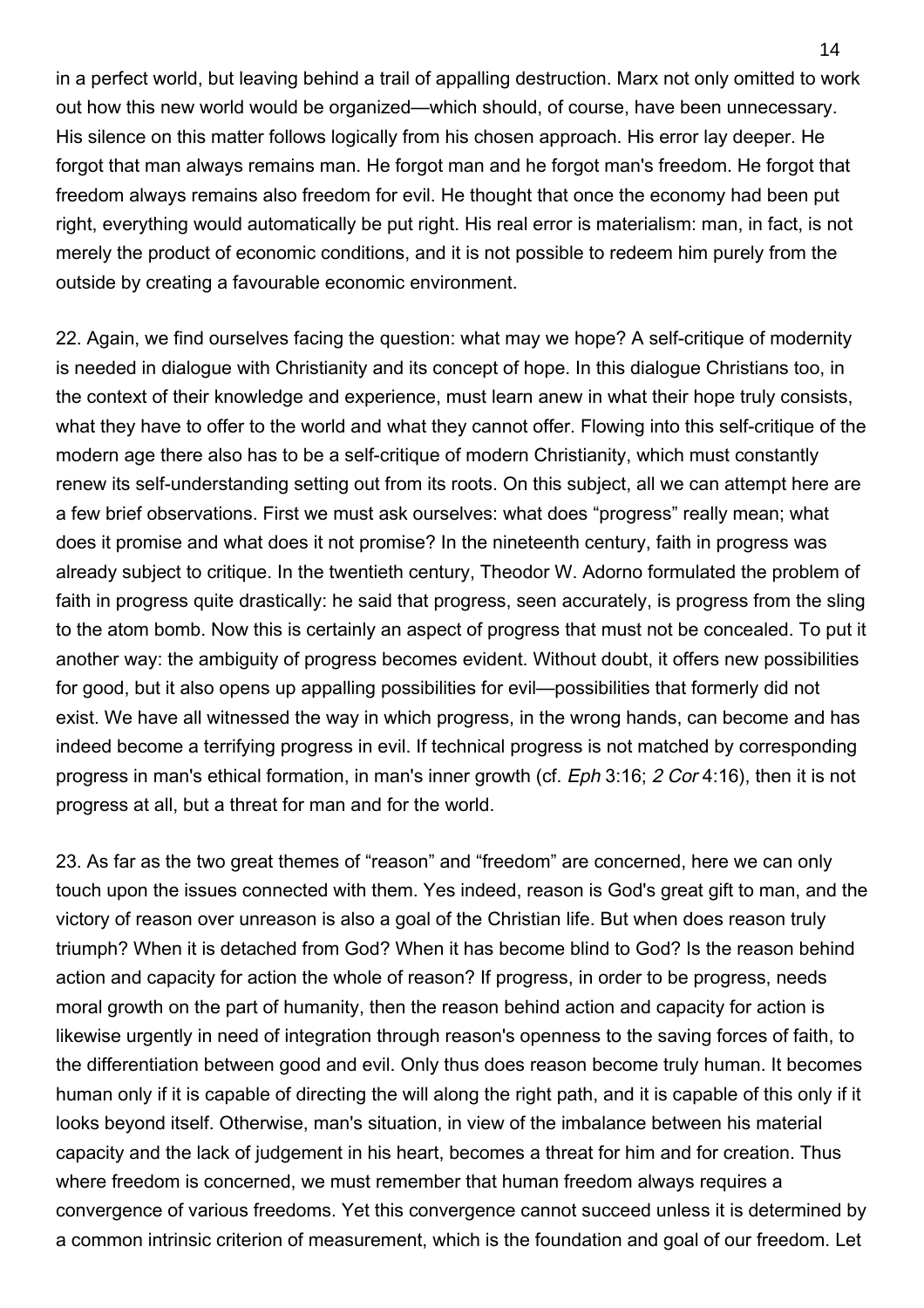us put it very simply: man needs God, otherwise he remains without hope. Given the developments of the modern age, the quotation from Saint Paul with which I began (*Eph* 2:12) proves to be thoroughly realistic and plainly true. There is no doubt, therefore, that a "Kingdom of God" accomplished without God—a kingdom therefore of man alone—inevitably ends up as the "perverse end" of all things as described by Kant: we have seen it, and we see it over and over again. Yet neither is there any doubt that God truly enters into human affairs only when, rather than being present merely in our thinking, he himself comes towards us and speaks to us. Reason therefore needs faith if it is to be completely itself: reason and faith need one another in order to fulfil their true nature and their mission.

### The true shape of Christian hope

24. Let us ask once again: what may we hope? And what may we not hope? First of all, we must acknowledge that incremental progress is possible only in the material sphere. Here, amid our growing knowledge of the structure of matter and in the light of ever more advanced inventions, we clearly see continuous progress towards an ever greater mastery of nature. Yet in the field of ethical awareness and moral decision-making, there is no similar possibility of accumulation for the simple reason that man's freedom is always new and he must always make his decisions anew. These decisions can never simply be made for us in advance by others—if that were the case, we would no longer be free. Freedom presupposes that in fundamental decisions, every person and every generation is a new beginning. Naturally, new generations can build on the knowledge and experience of those who went before, and they can draw upon the moral treasury of the whole of humanity. But they can also reject it, because it can never be self-evident in the same way as material inventions. The moral treasury of humanity is not readily at hand like tools that we use; it is present as an appeal to freedom and a possibility for it. This, however, means that:

a) The right state of human affairs, the moral well-being of the world can never be guaranteed simply through structures alone, however good they are. Such structures are not only important, but necessary; yet they cannot and must not marginalize human freedom. Even the best structures function only when the community is animated by convictions capable of motivating people to assent freely to the social order. Freedom requires conviction; conviction does not exist on its own, but must always be gained anew by the community.

b) Since man always remains free and since his freedom is always fragile, the kingdom of good will never be definitively established in this world. Anyone who promises the better world that is guaranteed to last for ever is making a false promise; he is overlooking human freedom. Freedom must constantly be won over for the cause of good. Free assent to the good never exists simply by itself. If there were structures which could irrevocably guarantee a determined—good—state of the world, man's freedom would be denied, and hence they would not be good structures at all.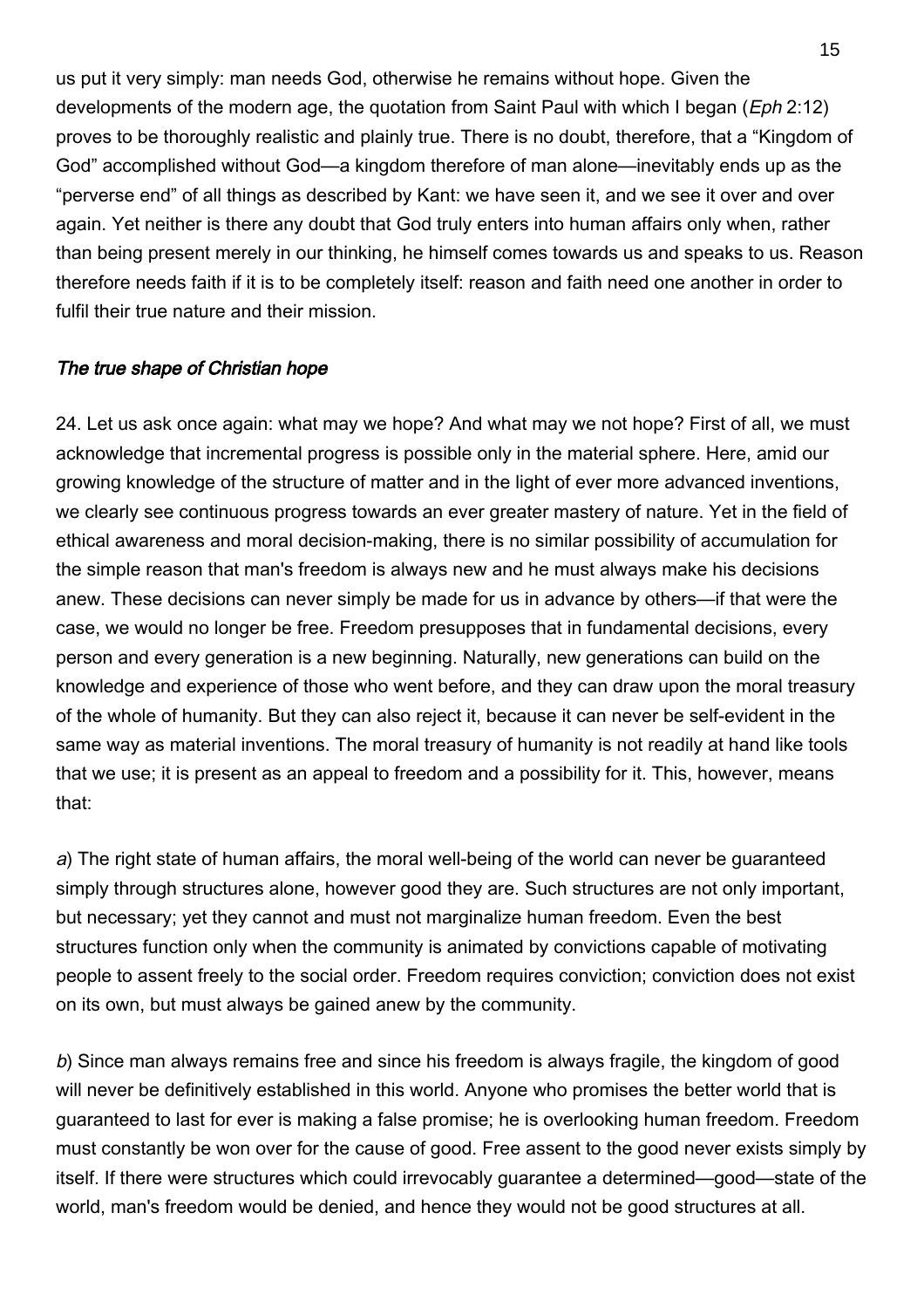25. What this means is that every generation has the task of engaging anew in the arduous search for the right way to order human affairs; this task is never simply completed. Yet every generation must also make its own contribution to establishing convincing structures of freedom and of good, which can help the following generation as a guideline for the proper use of human freedom; hence, always within human limits, they provide a certain guarantee also for the future. In other words: good structures help, but of themselves they are not enough. Man can never be redeemed simply from outside. Francis Bacon and those who followed in the intellectual current of modernity that he inspired were wrong to believe that man would be redeemed through science. Such an expectation asks too much of science; this kind of hope is deceptive. Science can contribute greatly to making the world and mankind more human. Yet it can also destroy mankind and the world unless it is steered by forces that lie outside it. On the other hand, we must also acknowledge that modern Christianity, faced with the successes of science in progressively structuring the world, has to a large extent restricted its attention to the individual and his salvation. In so doing it has limited the horizon of its hope and has failed to recognize sufficiently the greatness of its task—even if it has continued to achieve great things in the formation of man and in care for the weak and the suffering.

26. It is not science that redeems man: man is redeemed by love. This applies even in terms of this present world. When someone has the experience of a great love in his life, this is a moment of "redemption" which gives a new meaning to his life. But soon he will also realize that the love bestowed upon him cannot by itself resolve the question of his life. It is a love that remains fragile. It can be destroyed by death. The human being needs unconditional love. He needs the certainty which makes him say: "neither death, nor life, nor angels, nor principalities, nor things present, nor things to come, nor powers, nor height, nor depth, nor anything else in all creation, will be able to separate us from the love of God in Christ Jesus our Lord" (Rom 8:38-39). If this absolute love exists, with its absolute certainty, then—only then—is man "redeemed", whatever should happen to him in his particular circumstances. This is what it means to say: Jesus Christ has "redeemed" us. Through him we have become certain of God, a God who is not a remote "first cause" of the world, because his only-begotten Son has become man and of him everyone can say: "I live by faith in the Son of God, who loved me and gave himself for me" (Gal 2:20).

27. In this sense it is true that anyone who does not know God, even though he may entertain all kinds of hopes, is ultimately without hope, without the great hope that sustains the whole of life (cf. Eph 2:12). Man's great, true hope which holds firm in spite of all disappointments can only be God—God who has loved us and who continues to love us "to the end," until all "is accomplished" (cf. Jn 13:1 and 19:30). Whoever is moved by love begins to perceive what "life" really is. He begins to perceive the meaning of the word of hope that we encountered in the Baptismal Rite: from faith I await "eternal life"—the true life which, whole and unthreatened, in all its fullness, is simply life. Jesus, who said that he had come so that we might have life and have it in its fullness, in abundance (cf. Jn 10:10), has also explained to us what "life" means: "this is eternal life, that they know you the only true God, and Jesus Christ whom you have sent" (Jn 17:3). Life in its true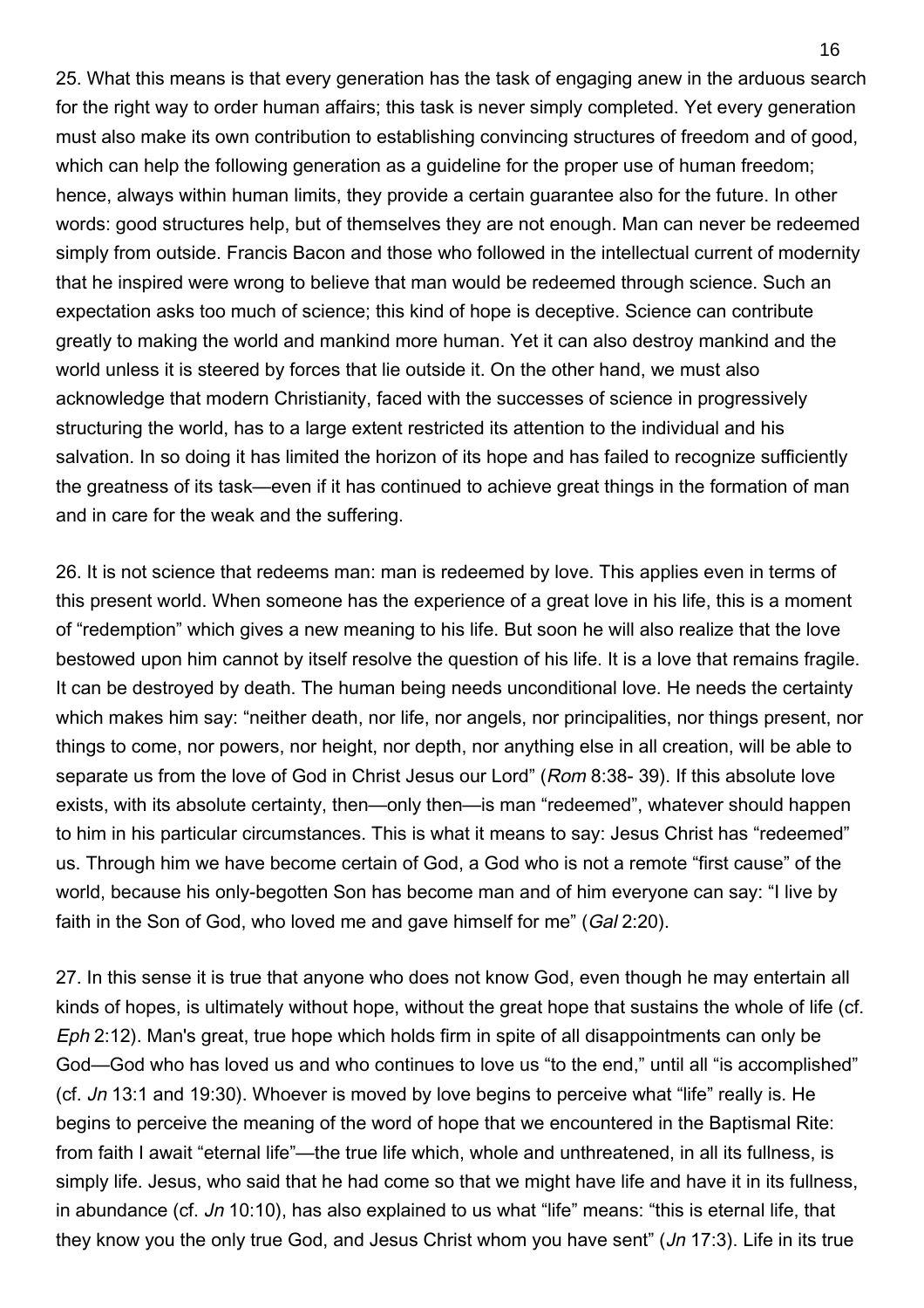sense is not something we have exclusively in or from ourselves: it is a relationship. And life in its totality is a relationship with him who is the source of life. If we are in relation with him who does not die, who is Life itself and Love itself, then we are in life. Then we "live".

28. Yet now the question arises: are we not in this way falling back once again into an individualistic understanding of salvation, into hope for myself alone, which is not true hope since it forgets and overlooks others? Indeed we are not! Our relationship with God is established through communion with Jesus—we cannot achieve it alone or from our own resources alone. The relationship with Jesus, however, is a relationship with the one who gave himself as a ransom for all (cf. 1 Tim 2:6). Being in communion with Jesus Christ draws us into his "being for all"; it makes it our own way of being. He commits us to live for others, but only through communion with him does it become possible truly to be there for others, for the whole. In this regard I would like to quote the great Greek Doctor of the Church, Maximus the Confessor († 662), who begins by exhorting us to prefer nothing to the knowledge and love of God, but then quickly moves on to practicalities: "The one who loves God cannot hold on to money but rather gives it out in God's fashion ... in the same manner in accordance with the measure of justice"[19]. Love of God leads to participation in the justice and generosity of God towards others. Loving God requires an interior freedom from all possessions and all material goods: the love of God is revealed in responsibility for others[20]. This same connection between love of God and responsibility for others can be seen in a striking way in the life of Saint Augustine. After his conversion to the Christian faith, he decided, together with some like-minded friends, to lead a life totally dedicated to the word of God and to things eternal. His intention was to practise a Christian version of the ideal of the contemplative life expressed in the great tradition of Greek philosophy, choosing in this way the "better part" (cf. Lk 10:42). Things turned out differently, however. While attending the Sunday liturgy at the port city of Hippo, he was called out from the assembly by the Bishop and constrained to receive ordination for the exercise of the priestly ministry in that city. Looking back on that moment, he writes in his *Confessions*: "Terrified by my sins and the weight of my misery, I had resolved in my heart, and meditated flight into the wilderness; but you forbade me and gave me strength, by saying: 'Christ died for all, that those who live might live no longer for themselves but for him who for their sake died' (cf. 2 Cor 5:15)"[21]. Christ died for all. To live for him means allowing oneself to be drawn into his being for others.

29. For Augustine this meant a totally new life. He once described his daily life in the following terms: "The turbulent have to be corrected, the faint-hearted cheered up, the weak supported; the Gospel's opponents need to be refuted, its insidious enemies guarded against; the unlearned need to be taught, the indolent stirred up, the argumentative checked; the proud must be put in their place, the desperate set on their feet, those engaged in quarrels reconciled; the needy have to be helped, the oppressed to be liberated, the good to be encouraged, the bad to be tolerated; all must be loved"[22]. "The Gospel terrifies me"[23]—producing that healthy fear which prevents us from living for ourselves alone and compels us to pass on the hope we hold in common. Amid the serious difficulties facing the Roman Empire—and also posing a serious threat to Roman Africa,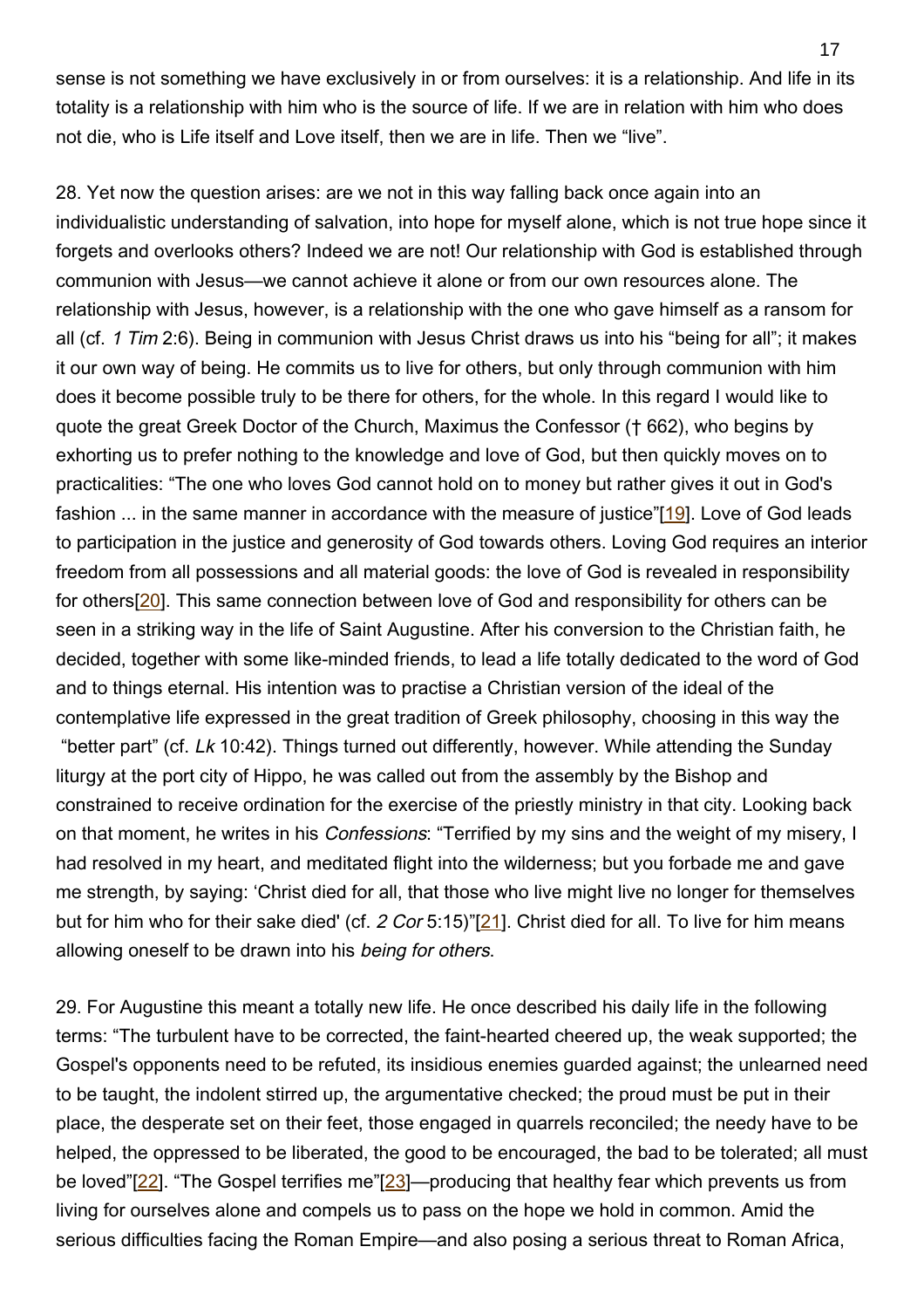which was actually destroyed at the end of Augustine's life—this was what he set out to do: to transmit hope, the hope which came to him from faith and which, in complete contrast with his introverted temperament, enabled him to take part decisively and with all his strength in the task of building up the city. In the same chapter of the Confessions in which we have just noted the decisive reason for his commitment "for all", he says that Christ "intercedes for us, otherwise I should despair. My weaknesses are many and grave, many and grave indeed, but more abundant still is your medicine. We might have thought that your word was far distant from union with man, and so we might have despaired of ourselves, if this Word had not become flesh and dwelt among us"[24]. On the strength of his hope, Augustine dedicated himself completely to the ordinary people and to his city—renouncing his spiritual nobility, he preached and acted in a simple way for simple people.

30. Let us summarize what has emerged so far in the course of our reflections. Day by day, man experiences many greater or lesser hopes, different in kind according to the different periods of his life. Sometimes one of these hopes may appear to be totally satisfying without any need for other hopes. Young people can have the hope of a great and fully satisfying love; the hope of a certain position in their profession, or of some success that will prove decisive for the rest of their lives. When these hopes are fulfilled, however, it becomes clear that they were not, in reality, the whole. It becomes evident that man has need of a hope that goes further. It becomes clear that only something infinite will suffice for him, something that will always be more than he can ever attain. In this regard our contemporary age has developed the hope of creating a perfect world that, thanks to scientific knowledge and to scientifically based politics, seemed to be achievable. Thus Biblical hope in the Kingdom of God has been displaced by hope in the kingdom of man, the hope of a better world which would be the real "Kingdom of God". This seemed at last to be the great and realistic hope that man needs. It was capable of galvanizing—for a time—all man's energies. The great objective seemed worthy of full commitment. In the course of time, however, it has become clear that this hope is constantly receding. Above all it has become apparent that this may be a hope for a future generation, but not for me.

And however much "for all" may be part of the great hope—since I cannot be happy without others or in opposition to them—it remains true that a hope that does not concern me personally is not a real hope. It has also become clear that this hope is opposed to freedom, since human affairs depend in each generation on the free decisions of those concerned. If this freedom were to be taken away, as a result of certain conditions or structures, then ultimately this world would not be good, since a world without freedom can by no means be a good world. Hence, while we must always be committed to the improvement of the world, tomorrow's better world cannot be the proper and sufficient content of our hope. And in this regard the question always arises: when is the world "better"? What makes it good? By what standard are we to judge its goodness? What are the paths that lead to this "goodness"?

31. Let us say once again: we need the greater and lesser hopes that keep us going day by day.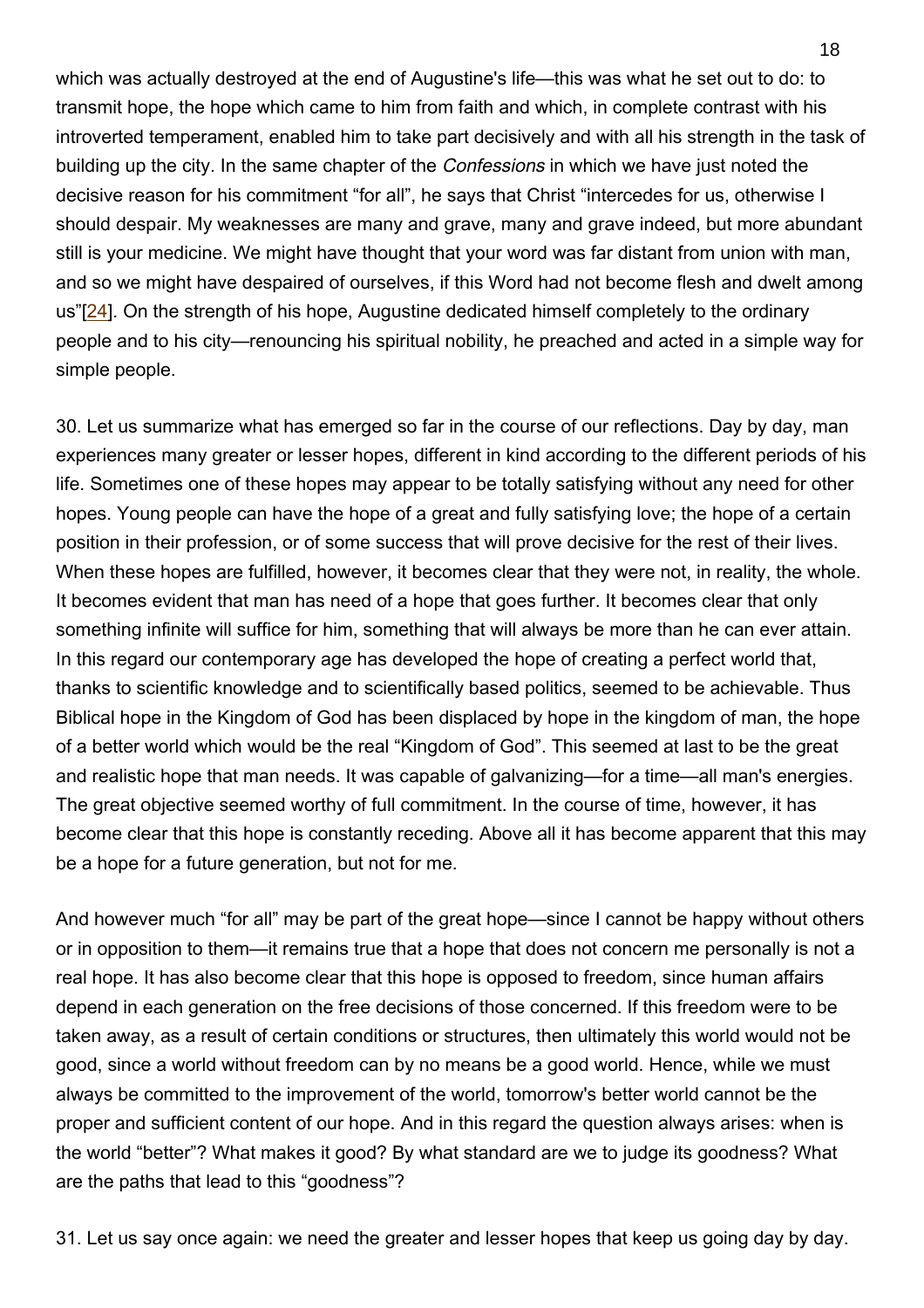But these are not enough without the great hope, which must surpass everything else. This great hope can only be God, who encompasses the whole of reality and who can bestow upon us what we, by ourselves, cannot attain. The fact that it comes to us as a gift is actually part of hope. God is the foundation of hope: not any god, but the God who has a human face and who has loved us to the end, each one of us and humanity in its entirety. His Kingdom is not an imaginary hereafter, situated in a future that will never arrive; his Kingdom is present wherever he is loved and wherever his love reaches us. His love alone gives us the possibility of soberly persevering day by day, without ceasing to be spurred on by hope, in a world which by its very nature is imperfect. His love is at the same time our guarantee of the existence of what we only vaguely sense and which nevertheless, in our deepest self, we await: a life that is "truly" life. Let us now, in the final section, develop this idea in more detail as we focus our attention on some of the "settings" in which we can learn in practice about hope and its exercise.

### "Settings" for learning and practising hope

#### I. Prayer as a school of hope

32. A first essential setting for learning hope is prayer. When no one listens to me any more, God still listens to me. When I can no longer talk to anyone or call upon anyone, I can always talk to God. When there is no longer anyone to help me deal with a need or expectation that goes beyond the human capacity for hope, he can help me[25]. When I have been plunged into complete solitude ...; if I pray I am never totally alone. The late Cardinal Nguyen Van Thuan, a prisoner for thirteen years, nine of them spent in solitary confinement, has left us a precious little book: Prayers of Hope. During thirteen years in jail, in a situation of seemingly utter hopelessness, the fact that he could listen and speak to God became for him an increasing power of hope, which enabled him, after his release, to become for people all over the world a witness to hope—to that great hope which does not wane even in the nights of solitude.

33. Saint Augustine, in a homily on the First Letter of John, describes very beautifully the intimate relationship between prayer and hope. He defines prayer as an exercise of desire. Man was created for greatness—for God himself; he was created to be filled by God. But his heart is too small for the greatness to which it is destined. It must be stretched. "By delaying [his gift], God strengthens our desire; through desire he enlarges our soul and by expanding it he increases its capacity [for receiving him]". Augustine refers to Saint Paul, who speaks of himself as straining forward to the things that are to come (cf. Phil 3:13). He then uses a very beautiful image to describe this process of enlargement and preparation of the human heart. "Suppose that God wishes to fill you with honey [a symbol of God's tenderness and goodness]; but if you are full of vinegar, where will you put the honey?" The vessel, that is your heart, must first be enlarged and then cleansed, freed from the vinegar and its taste. This requires hard work and is painful, but in this way alone do we become suited to that for which we are destined $[26]$ . Even if Augustine speaks directly only of our capacity for God, it is nevertheless clear that through this effort by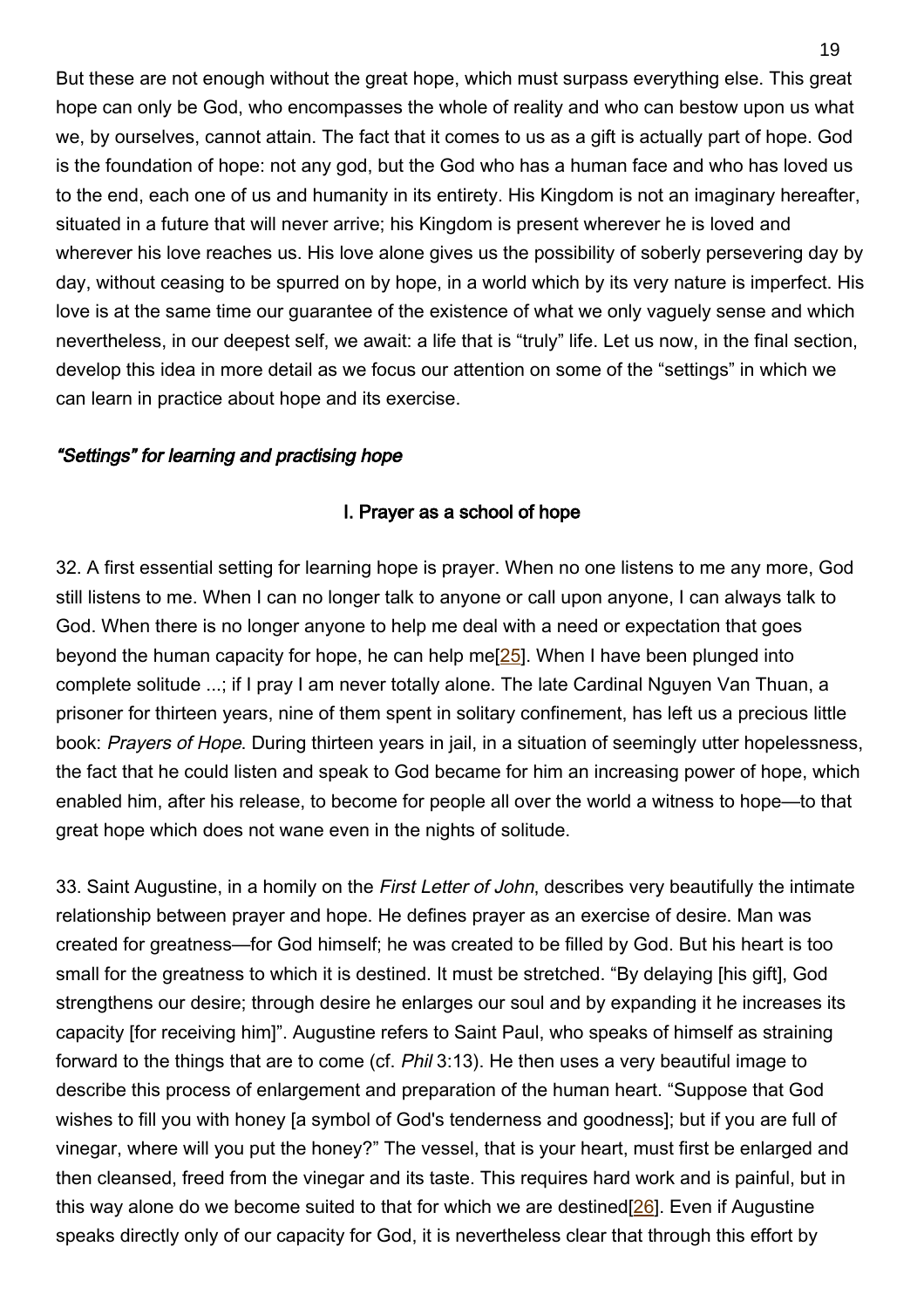which we are freed from vinegar and the taste of vinegar, not only are we made free for God, but we also become open to others. It is only by becoming children of God, that we can be with our common Father. To pray is not to step outside history and withdraw to our own private corner of happiness. When we pray properly we undergo a process of inner purification which opens us up to God and thus to our fellow human beings as well. In prayer we must learn what we can truly ask of God—what is worthy of God. We must learn that we cannot pray against others. We must learn that we cannot ask for the superficial and comfortable things that we desire at this moment—that meagre, misplaced hope that leads us away from God. We must learn to purify our desires and our hopes. We must free ourselves from the hidden lies with which we deceive ourselves. God sees through them, and when we come before God, we too are forced to recognize them. "But who can discern his errors? Clear me from hidden faults" prays the Psalmist (Ps 19:12 [18:13]). Failure to recognize my guilt, the illusion of my innocence, does not justify me and does not save me, because I am culpable for the numbness of my conscience and my incapacity to recognize the evil in me for what it is. If God does not exist, perhaps I have to seek refuge in these lies, because there is no one who can forgive me; no one who is the true criterion. Yet my encounter with God awakens my conscience in such a way that it no longer aims at self-justification, and is no longer a mere reflection of me and those of my contemporaries who shape my thinking, but it becomes a capacity for listening to the Good itself.

34. For prayer to develop this power of purification, it must on the one hand be something very personal, an encounter between my intimate self and God, the living God. On the other hand it must be constantly guided and enlightened by the great prayers of the Church and of the saints, by liturgical prayer, in which the Lord teaches us again and again how to pray properly. Cardinal Nguyen Van Thuan, in his book of spiritual exercises, tells us that during his life there were long periods when he was unable to pray and that he would hold fast to the texts of the Church's prayer: the Our Father, the Hail Mary and the prayers of the liturgy[27]. Praying must always involve this intermingling of public and personal prayer. This is how we can speak to God and how God speaks to us. In this way we undergo those purifications by which we become open to God and are prepared for the service of our fellow human beings. We become capable of the great hope, and thus we become ministers of hope for others. Hope in a Christian sense is always hope for others as well. It is an active hope, in which we struggle to prevent things moving towards the "perverse end". It is an active hope also in the sense that we keep the world open to God. Only in this way does it continue to be a truly human hope.

### II. Action and suffering as settings for learning hope

35. All serious and upright human conduct is hope in action. This is so first of all in the sense that we thereby strive to realize our lesser and greater hopes, to complete this or that task which is important for our onward journey, or we work towards a brighter and more humane world so as to open doors into the future. Yet our daily efforts in pursuing our own lives and in working for the world's future either tire us or turn into fanaticism, unless we are enlightened by the radiance of the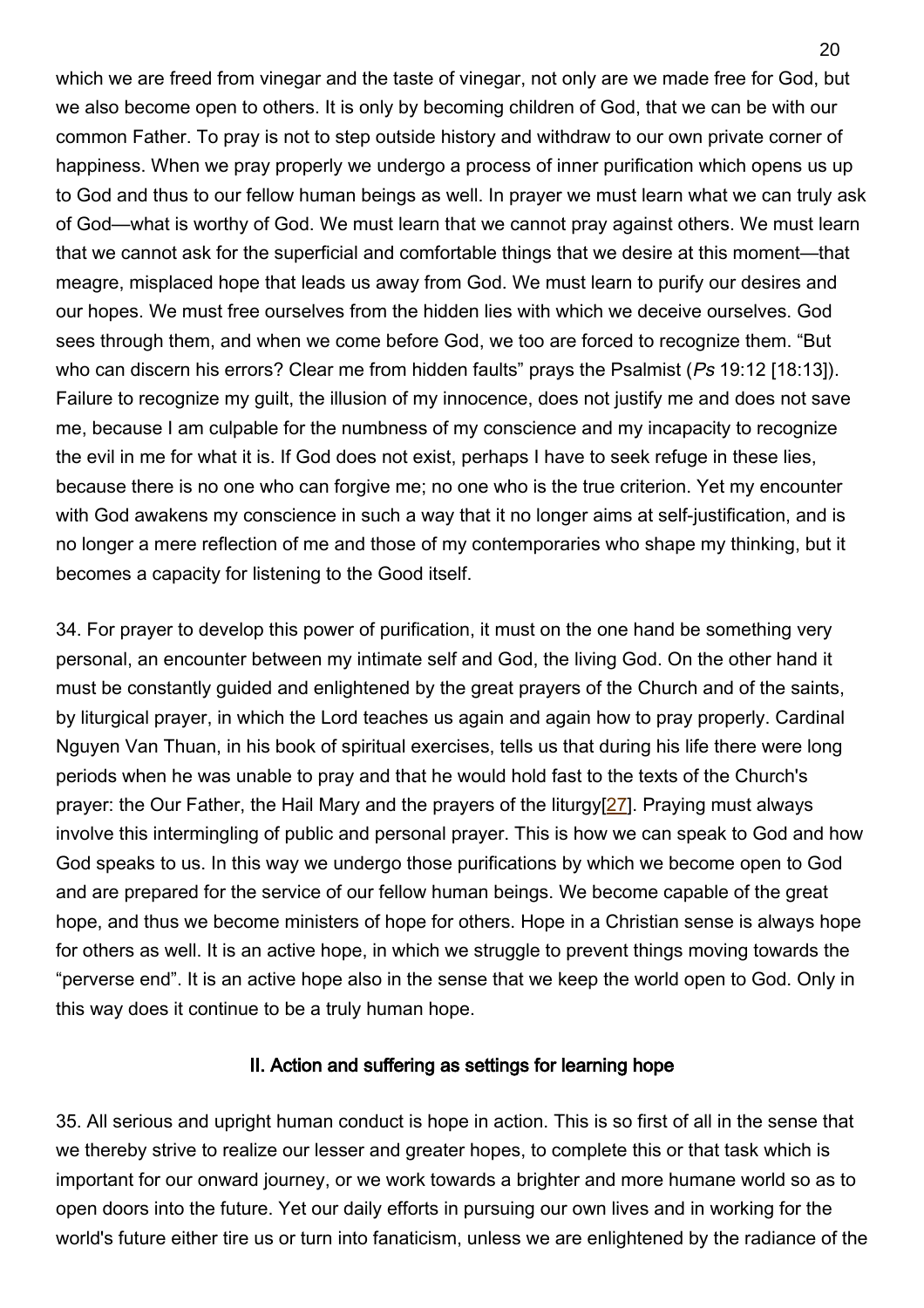great hope that cannot be destroyed even by small-scale failures or by a breakdown in matters of historic importance. If we cannot hope for more than is effectively attainable at any given time, or more than is promised by political or economic authorities, our lives will soon be without hope. It is important to know that I can always continue to hope, even if in my own life, or the historical period in which I am living, there seems to be nothing left to hope for. Only the great certitude of hope that my own life and history in general, despite all failures, are held firm by the indestructible power of Love, and that this gives them their meaning and importance, only this kind of hope can then give the courage to act and to persevere. Certainly we cannot "build" the Kingdom of God by our own efforts—what we build will always be the kingdom of man with all the limitations proper to our human nature. The Kingdom of God is a gift, and precisely because of this, it is great and beautiful, and constitutes the response to our hope. And we cannot—to use the classical expression—"merit" Heaven through our works. Heaven is always more than we could merit, just as being loved is never something "merited", but always a gift. However, even when we are fully aware that Heaven far exceeds what we can merit, it will always be true that our behaviour is not indifferent before God and therefore is not indifferent for the unfolding of history. We can open ourselves and the world and allow God to enter: we can open ourselves to truth, to love, to what is good. This is what the saints did, those who, as "God's fellow workers", contributed to the world's salvation (cf. 1 Cor 3:9; 1 Th 3:2). We can free our life and the world from the poisons and contaminations that could destroy the present and the future. We can uncover the sources of creation and keep them unsullied, and in this way we can make a right use of creation, which comes to us as a gift, according to its intrinsic requirements and ultimate purpose. This makes sense even if outwardly we achieve nothing or seem powerless in the face of overwhelming hostile forces. So on the one hand, our actions engender hope for us and for others; but at the same time, it is the great hope based upon God's promises that gives us courage and directs our action in good times and bad.

36. Like action, suffering is a part of our human existence. Suffering stems partly from our finitude, and partly from the mass of sin which has accumulated over the course of history, and continues to grow unabated today. Certainly we must do whatever we can to reduce suffering: to avoid as far as possible the suffering of the innocent; to soothe pain; to give assistance in overcoming mental suffering. These are obligations both in justice and in love, and they are included among the fundamental requirements of the Christian life and every truly human life. Great progress has been made in the battle against physical pain; yet the sufferings of the innocent and mental suffering have, if anything, increased in recent decades. Indeed, we must do all we can to overcome suffering, but to banish it from the world altogether is not in our power. This is simply because we are unable to shake off our finitude and because none of us is capable of eliminating the power of evil, of sin which, as we plainly see, is a constant source of suffering. Only God is able to do this: only a God who personally enters history by making himself man and suffering within history. We know that this God exists, and hence that this power to "take away the sin of the world" (Jn 1:29) is present in the world. Through faith in the existence of this power, hope for the world's healing has emerged in history. It is, however, hope—not yet fulfilment; hope that gives us the courage to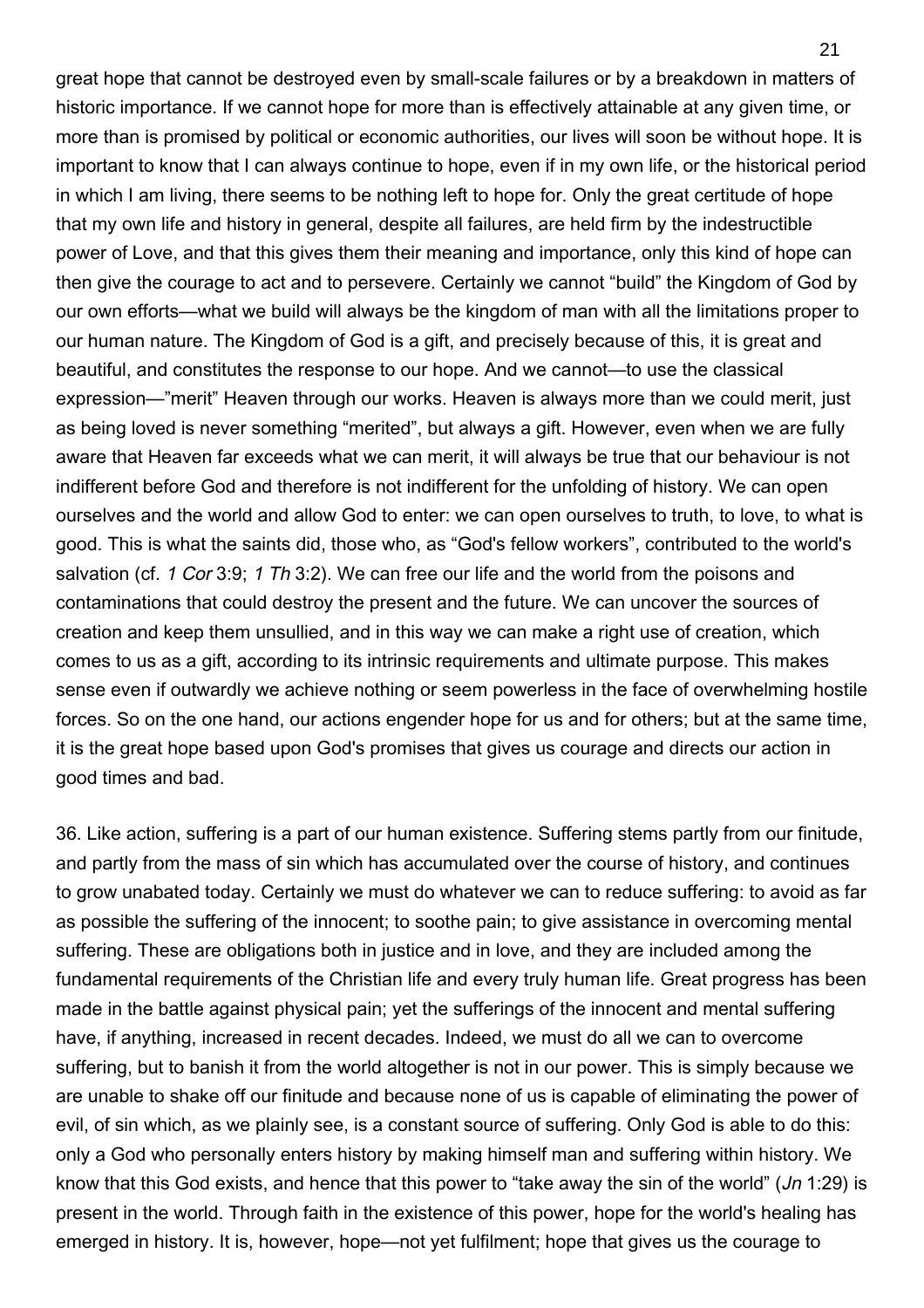place ourselves on the side of good even in seemingly hopeless situations, aware that, as far as the external course of history is concerned, the power of sin will continue to be a terrible presence.

37. Let us return to our topic. We can try to limit suffering, to fight against it, but we cannot eliminate it. It is when we attempt to avoid suffering by withdrawing from anything that might involve hurt, when we try to spare ourselves the effort and pain of pursuing truth, love, and goodness, that we drift into a life of emptiness, in which there may be almost no pain, but the dark sensation of meaninglessness and abandonment is all the greater. It is not by sidestepping or fleeing from suffering that we are healed, but rather by our capacity for accepting it, maturing through it and finding meaning through union with Christ, who suffered with infinite love. In this context, I would like to quote a passage from a letter written by the Vietnamese martyr Paul Le-Bao-Tinh († 1857) which illustrates this transformation of suffering through the power of hope springing from faith. "I, Paul, in chains for the name of Christ, wish to relate to you the trials besetting me daily, in order that you may be inflamed with love for God and join with me in his praises, for his mercy is for ever (Ps 136 [135]). The prison here is a true image of everlasting Hell: to cruel tortures of every kind—shackles, iron chains, manacles—are added hatred, vengeance, calumnies, obscene speech, quarrels, evil acts, swearing, curses, as well as anguish and grief. But the God who once freed the three children from the fiery furnace is with me always; he has delivered me from these tribulations and made them sweet, for his mercy is for ever. In the midst of these torments, which usually terrify others, I am, by the grace of God, full of joy and gladness, because I am not alone —Christ is with me ... How am I to bear with the spectacle, as each day I see emperors, mandarins, and their retinue blaspheming your holy name, O Lord, who are enthroned above the Cherubim and Seraphim? (cf. Ps 80:1 [79:2]). Behold, the pagans have trodden your Cross underfoot! Where is your glory? As I see all this, I would, in the ardent love I have for you, prefer to be torn limb from limb and to die as a witness to your love. O Lord, show your power, save me, sustain me, that in my infirmity your power may be shown and may be glorified before the nations ... Beloved brothers, as you hear all these things may you give endless thanks in joy to God, from whom every good proceeds; bless the Lord with me, for his mercy is for ever ... I write these things to you in order that your faith and mine may be united. In the midst of this storm I cast my anchor towards the throne of God, the anchor that is the lively hope in my heart"[28]. This is a letter from "Hell". It lays bare all the horror of a concentration camp, where to the torments inflicted by tyrants upon their victims is added the outbreak of evil in the victims themselves, such that they in turn become further instruments of their persecutors' cruelty. This is indeed a letter from Hell, but it also reveals the truth of the Psalm text: "If I go up to the heavens, you are there; if I sink to the nether world, you are present there ... If I say, 'Surely the darkness shall hide me, and night shall be my light' —for you darkness itself is not dark, and night shines as the day; darkness and light are the same" (Ps 139 [138]:8-12; cf. also Ps 23 [22]:4). Christ descended into "Hell" and is therefore close to those cast into it, transforming their darkness into light. Suffering and torment is still terrible and well- nigh unbearable. Yet the star of hope has risen—the anchor of the heart reaches the very throne of God. Instead of evil being unleashed within man, the light shines victorious: suffering—without ceasing to be suffering—becomes,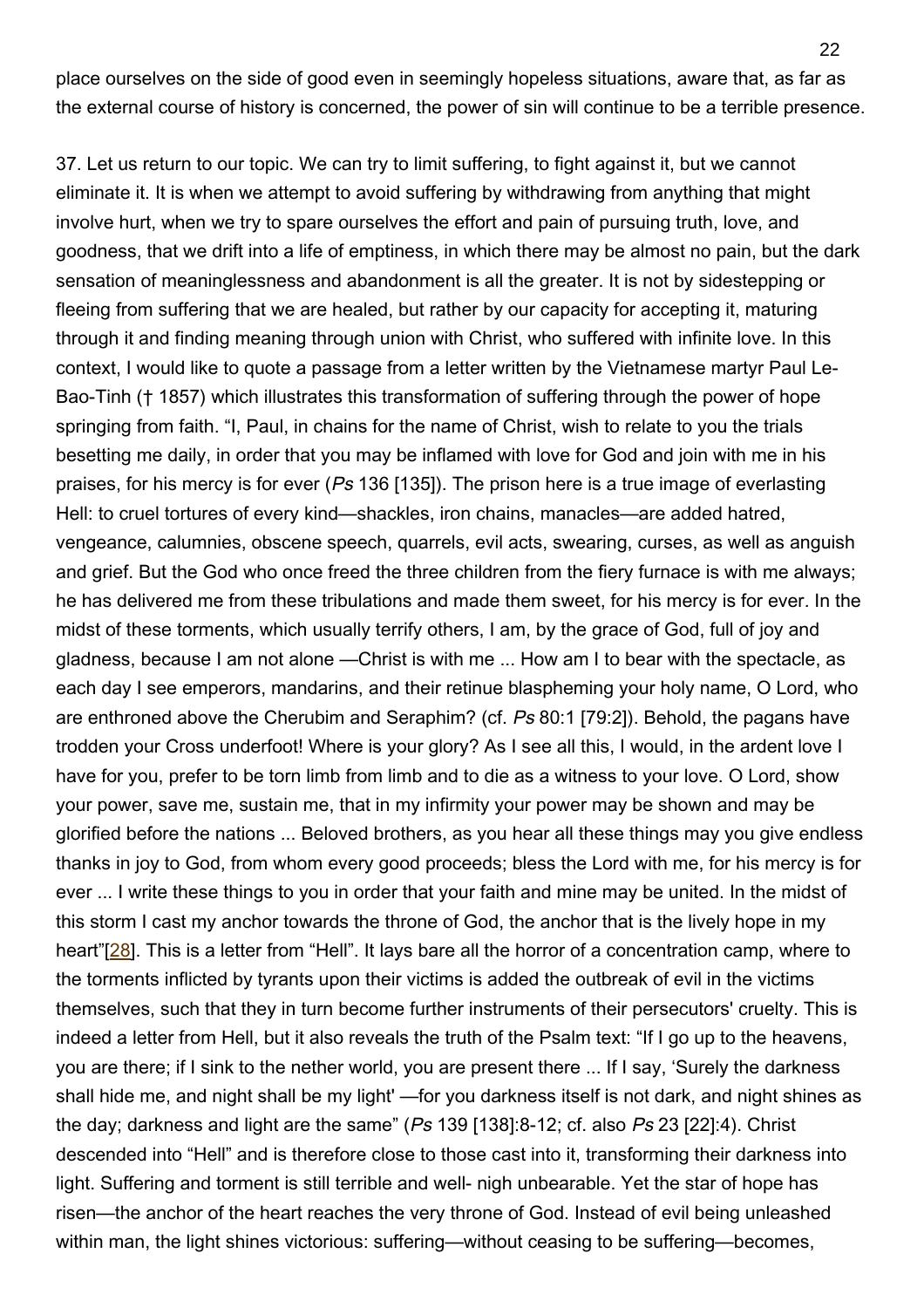despite everything, a hymn of praise.

38. The true measure of humanity is essentially determined in relationship to suffering and to the sufferer. This holds true both for the individual and for society. A society unable to accept its suffering members and incapable of helping to share their suffering and to bear it inwardly through "com-passion" is a cruel and inhuman society. Yet society cannot accept its suffering members and support them in their trials unless individuals are capable of doing so themselves; moreover, the individual cannot accept another's suffering unless he personally is able to find meaning in suffering, a path of purification and growth in maturity, a journey of hope. Indeed, to accept the "other" who suffers, means that I take up his suffering in such a way that it becomes mine also. Because it has now become a shared suffering, though, in which another person is present, this suffering is penetrated by the light of love. The Latin word *con-solatio*, "consolation", expresses this beautifully. It suggests being with the other in his solitude, so that it ceases to be solitude. Furthermore, the capacity to accept suffering for the sake of goodness, truth and justice is an essential criterion of humanity, because if my own well-being and safety are ultimately more important than truth and justice, then the power of the stronger prevails, then violence and untruth reign supreme. Truth and justice must stand above my comfort and physical well-being, or else my life itself becomes a lie. In the end, even the "yes" to love is a source of suffering, because love always requires expropriations of my "I", in which I allow myself to be pruned and wounded. Love simply cannot exist without this painful renunciation of myself, for otherwise it becomes pure selfishness and thereby ceases to be love.

39. To suffer with the other and for others; to suffer for the sake of truth and justice; to suffer out of love and in order to become a person who truly loves—these are fundamental elements of humanity, and to abandon them would destroy man himself. Yet once again the question arises: are we capable of this? Is the other important enough to warrant my becoming, on his account, a person who suffers? Does truth matter to me enough to make suffering worthwhile? Is the promise of love so great that it justifies the gift of myself? In the history of humanity, it was the Christian faith that had the particular merit of bringing forth within man a new and deeper capacity for these kinds of suffering that are decisive for his humanity. The Christian faith has shown us that truth, justice and love are not simply ideals, but enormously weighty realities. It has shown us that God —Truth and Love in person—desired to suffer for us and with us. Bernard of Clairvaux coined the marvellous expression: Impassibilis est Deus, sed non incompassibilis<sup>[29]</sup>—God cannot suffer, but he can *suffer with*. Man is worth so much to God that he himself became man in order to *suffer* with man in an utterly real way—in flesh and blood—as is revealed to us in the account of Jesus's Passion. Hence in all human suffering we are joined by one who experiences and carries that suffering with us; hence *con-solatio* is present in all suffering, the consolation of God's compassionate love—and so the star of hope rises. Certainly, in our many different sufferings and trials we always need the lesser and greater hopes too—a kind visit, the healing of internal and external wounds, a favourable resolution of a crisis, and so on. In our lesser trials these kinds of hope may even be sufficient. But in truly great trials, where I must make a definitive decision to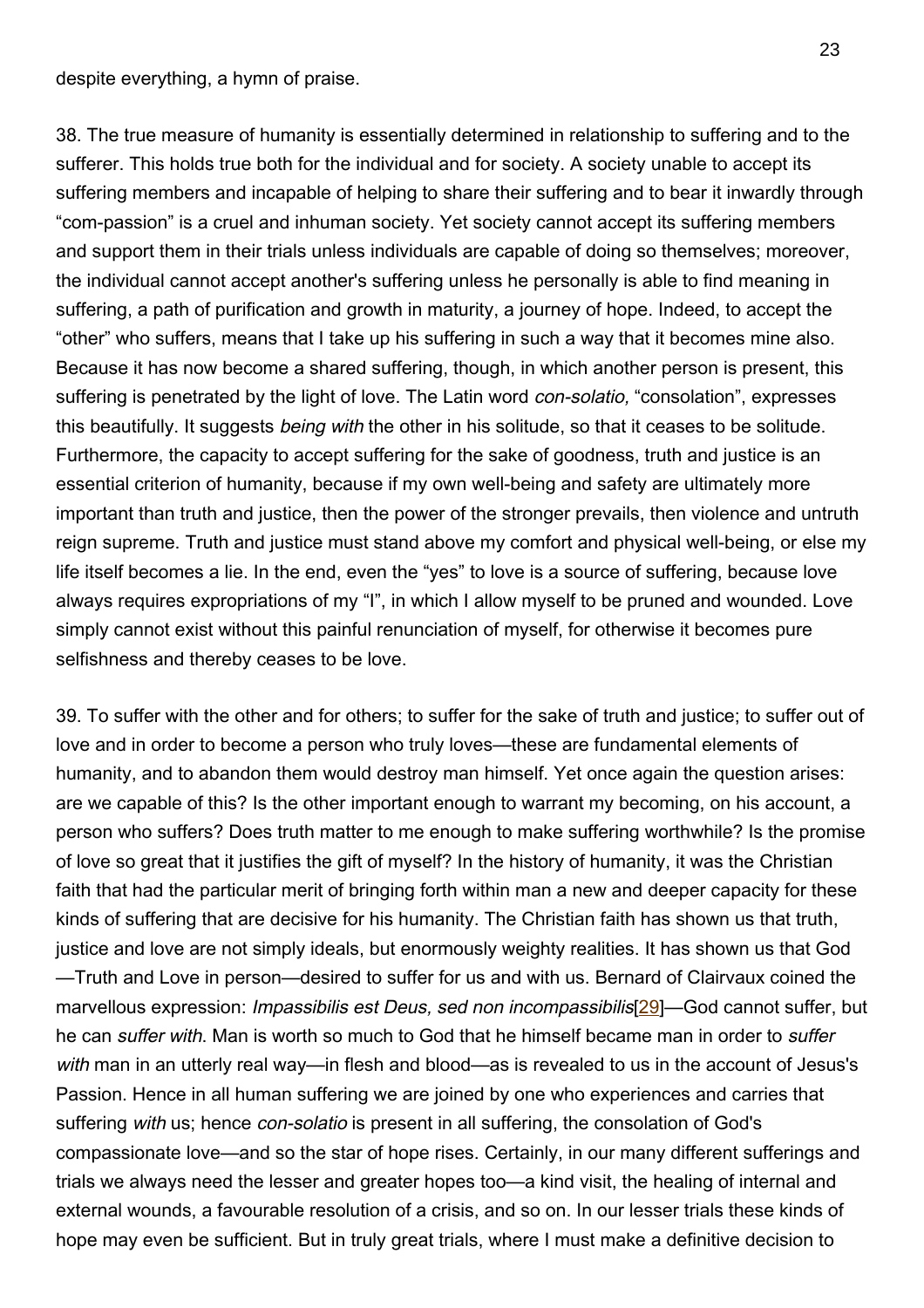place the truth before my own welfare, career and possessions, I need the certitude of that true, great hope of which we have spoken here. For this too we need witnesses—martyrs—who have given themselves totally, so as to show us the way—day after day. We need them if we are to prefer goodness to comfort, even in the little choices we face each day—knowing that this is how we live life to the full. Let us say it once again: the capacity to suffer for the sake of the truth is the measure of humanity. Yet this capacity to suffer depends on the type and extent of the hope that we bear within us and build upon. The saints were able to make the great journey of human existence in the way that Christ had done before them, because they were brimming with great hope.

40. I would like to add here another brief comment with some relevance for everyday living. There used to be a form of devotion—perhaps less practised today but quite widespread not long ago—that included the idea of "offering up" the minor daily hardships that continually strike at us like irritating "jabs", thereby giving them a meaning. Of course, there were some exaggerations and perhaps unhealthy applications of this devotion, but we need to ask ourselves whether there may not after all have been something essential and helpful contained within it. What does it mean to offer something up? Those who did so were convinced that they could insert these little annoyances into Christ's great "com-passion" so that they somehow became part of the treasury of compassion so greatly needed by the human race. In this way, even the small inconveniences of daily life could acquire meaning and contribute to the economy of good and of human love. Maybe we should consider whether it might be judicious to revive this practice ourselves.

### III. Judgement as a setting for learning and practising hope

41. At the conclusion of the central section of the Church's great Credo—the part that recounts the mystery of Christ, from his eternal birth of the Father and his temporal birth of the Virgin Mary, through his Cross and Resurrection to the second coming—we find the phrase: "he will come again in glory to judge the living and the dead". From the earliest times, the prospect of the Judgement has influenced Christians in their daily living as a criterion by which to order their present life, as a summons to their conscience, and at the same time as hope in God's justice. Faith in Christ has never looked merely backwards or merely upwards, but always also forwards to the hour of justice that the Lord repeatedly proclaimed. This looking ahead has given Christianity its importance for the present moment. In the arrangement of Christian sacred buildings, which were intended to make visible the historic and cosmic breadth of faith in Christ, it became customary to depict the Lord returning as a king—the symbol of hope—at the east end; while the west wall normally portrayed the Last Judgement as a symbol of our responsibility for our lives—a scene which followed and accompanied the faithful as they went out to resume their daily routine. As the iconography of the Last Judgement developed, however, more and more prominence was given to its ominous and frightening aspects, which obviously held more fascination for artists than the splendour of hope, often all too well concealed beneath the horrors.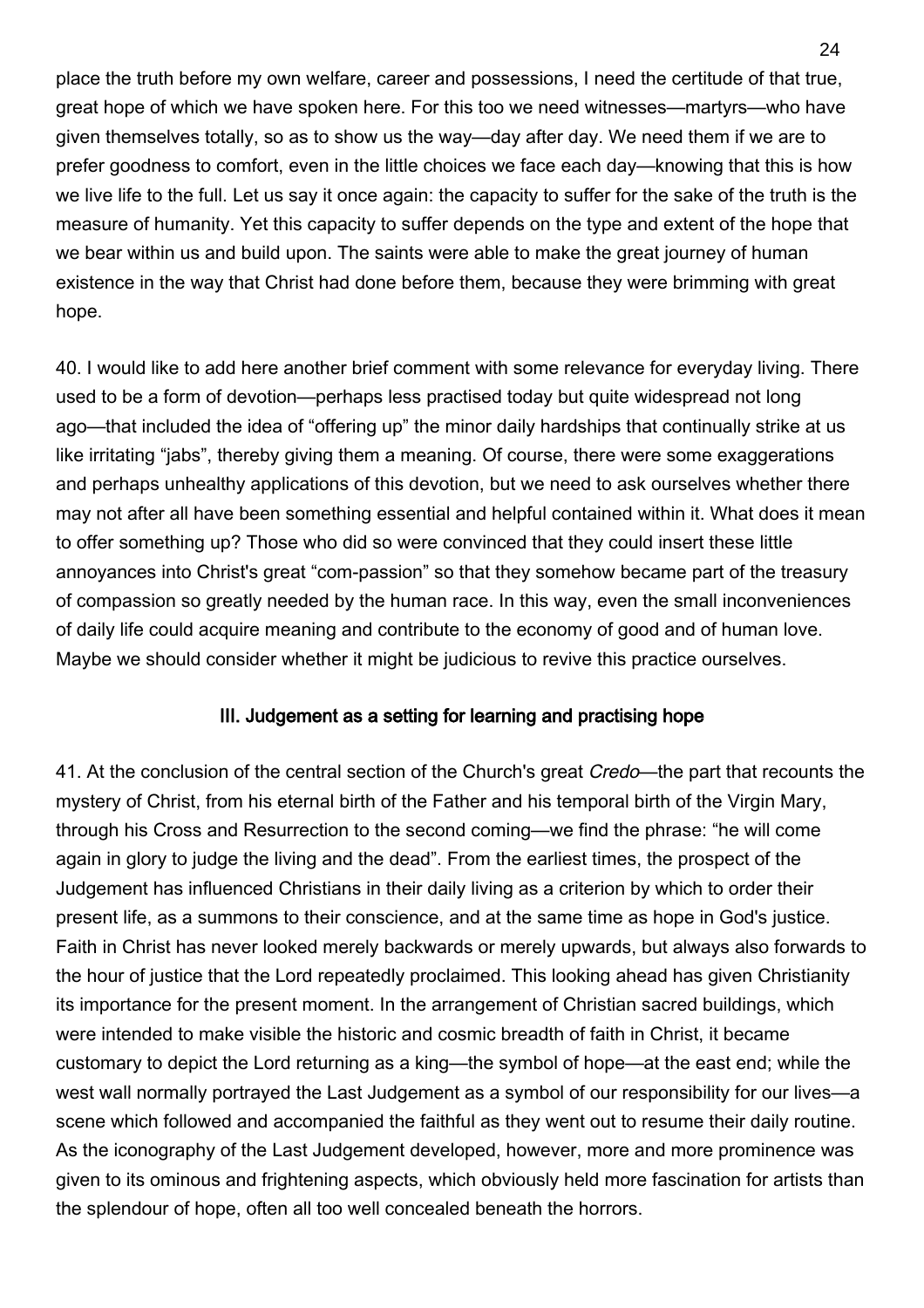42. In the modern era, the idea of the Last Judgement has faded into the background: Christian faith has been individualized and primarily oriented towards the salvation of the believer's own soul, while reflection on world history is largely dominated by the idea of progress. The fundamental content of awaiting a final Judgement, however, has not disappeared: it has simply taken on a totally different form. The atheism of the nineteenth and twentieth centuries is—in its origins and aims—a type of moralism: a protest against the injustices of the world and of world history. A world marked by so much injustice, innocent suffering, and cynicism of power cannot be the work of a good God. A God with responsibility for such a world would not be a just God, much less a good God. It is for the sake of morality that this God has to be contested. Since there is no God to create justice, it seems man himself is now called to establish justice. If in the face of this world's suffering, protest against God is understandable, the claim that humanity can and must do what no God actually does or is able to do is both presumptuous and intrinsically false. It is no accident that this idea has led to the greatest forms of cruelty and violations of justice; rather, it is grounded in the intrinsic falsity of the claim. A world which has to create its own justice is a world without hope. No one and nothing can answer for centuries of suffering. No one and nothing can guarantee that the cynicism of power—whatever beguiling ideological mask it adopts—will cease to dominate the world. This is why the great thinkers of the Frankfurt School, Max Horkheimer and Theodor W. Adorno, were equally critical of atheism and theism. Horkheimer radically excluded the possibility of ever finding a this-worldly substitute for God, while at the same time he rejected the image of a good and just God. In an extreme radicalization of the Old Testament prohibition of images, he speaks of a "longing for the totally Other" that remains inaccessible—a cry of yearning directed at world history. Adorno also firmly upheld this total rejection of images, which naturally meant the exclusion of any "image" of a loving God. On the other hand, he also constantly emphasized this "negative" dialectic and asserted that justice —true justice—would require a world "where not only present suffering would be wiped out, but also that which is irrevocably past would be undone"[30]. This, would mean, however—to express it with positive and hence, for him, inadequate symbols—that there can be no justice without a resurrection of the dead. Yet this would have to involve "the resurrection of the flesh, something that is totally foreign to idealism and the realm of Absolute spirit"[31].

43. Christians likewise can and must constantly learn from the strict rejection of images that is contained in God's first commandment (cf. Ex 20:4). The truth of negative theology was highlighted by the Fourth Lateran Council, which explicitly stated that however great the similarity that may be established between Creator and creature, the dissimilarity between them is always greater<sup>[32]</sup>. In any case, for the believer the rejection of images cannot be carried so far that one ends up, as Horkheimer and Adorno would like, by saying "no" to both theses—theism and atheism. God has given himself an "image": in Christ who was made man. In him who was crucified, the denial of false images of God is taken to an extreme. God now reveals his true face in the figure of the sufferer who shares man's God-forsaken condition by taking it upon himself. This innocent sufferer has attained the certitude of hope: there is a God, and God can create justice in a way that we cannot conceive, yet we can begin to grasp it through faith. Yes, there is a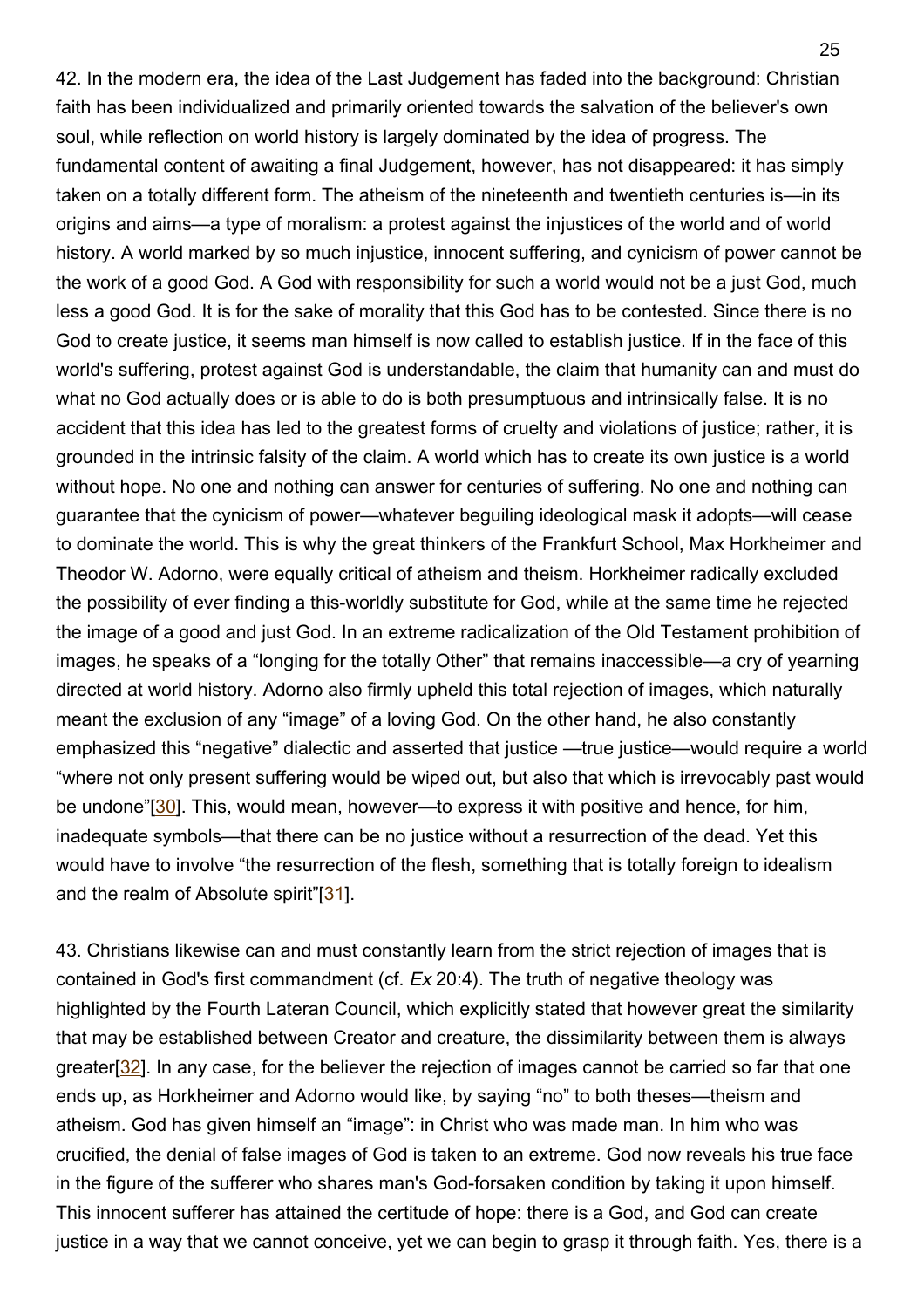resurrection of the flesh[33]. There is justice[34]. There is an "undoing" of past suffering, a reparation that sets things aright. For this reason, faith in the Last Judgement is first and foremost hope—the need for which was made abundantly clear in the upheavals of recent centuries. I am convinced that the question of justice constitutes the essential argument, or in any case the strongest argument, in favour of faith in eternal life. The purely individual need for a fulfilment that is denied to us in this life, for an everlasting love that we await, is certainly an important motive for believing that man was made for eternity; but only in connection with the impossibility that the injustice of history should be the final word does the necessity for Christ's return and for new life become fully convincing.

44. To protest against God in the name of justice is not helpful. A world without God is a world without hope (cf. Eph 2:12). Only God can create justice. And faith gives us the certainty that he does so. The image of the Last Judgement is not primarily an image of terror, but an image of hope; for us it may even be the decisive image of hope. Is it not also a frightening image? I would say: it is an image that evokes responsibility, an image, therefore, of that fear of which Saint Hilary spoke when he said that all our fear has its place in love<sup>[35]</sup>. God is justice and creates justice. This is our consolation and our hope. And in his justice there is also grace. This we know by turning our gaze to the crucified and risen Christ. Both these things—justice and grace—must be seen in their correct inner relationship. Grace does not cancel out justice. It does not make wrong into right. It is not a sponge which wipes everything away, so that whatever someone has done on earth ends up being of equal value. Dostoevsky, for example, was right to protest against this kind of Heaven and this kind of grace in his novel The Brothers Karamazov. Evildoers, in the end, do not sit at table at the eternal banquet beside their victims without distinction, as though nothing had happened. Here I would like to quote a passage from Plato which expresses a premonition of just judgement that in many respects remains true and salutary for Christians too. Albeit using mythological images, he expresses the truth with an unambiguous clarity, saying that in the end souls will stand naked before the judge. It no longer matters what they once were in history, but only what they are in truth: "Often, when it is the king or some other monarch or potentate that he (the judge) has to deal with, he finds that there is no soundness in the soul whatever; he finds it scourged and scarred by the various acts of perjury and wrong-doing ...; it is twisted and warped by lies and vanity, and nothing is straight because truth has had no part in its development. Power, luxury, pride, and debauchery have left it so full of disproportion and ugliness that when he has inspected it (he) sends it straight to prison, where on its arrival it will undergo the appropriate punishment ... Sometimes, though, the eye of the judge lights on a different soul which has lived in purity and truth ... then he is struck with admiration and sends him to the isles of the blessed"[36]. In the parable of the rich man and Lazarus (cf. Lk 16:19-31), Jesus admonishes us through the image of a soul destroyed by arrogance and opulence, who has created an impassable chasm between himself and the poor man; the chasm of being trapped within material pleasures; the chasm of forgetting the other, of incapacity to love, which then becomes a burning and unquenchable thirst. We must note that in this parable Jesus is not referring to the final destiny after the Last Judgement, but is taking up a notion found, *inter alia*, in early Judaism, namely that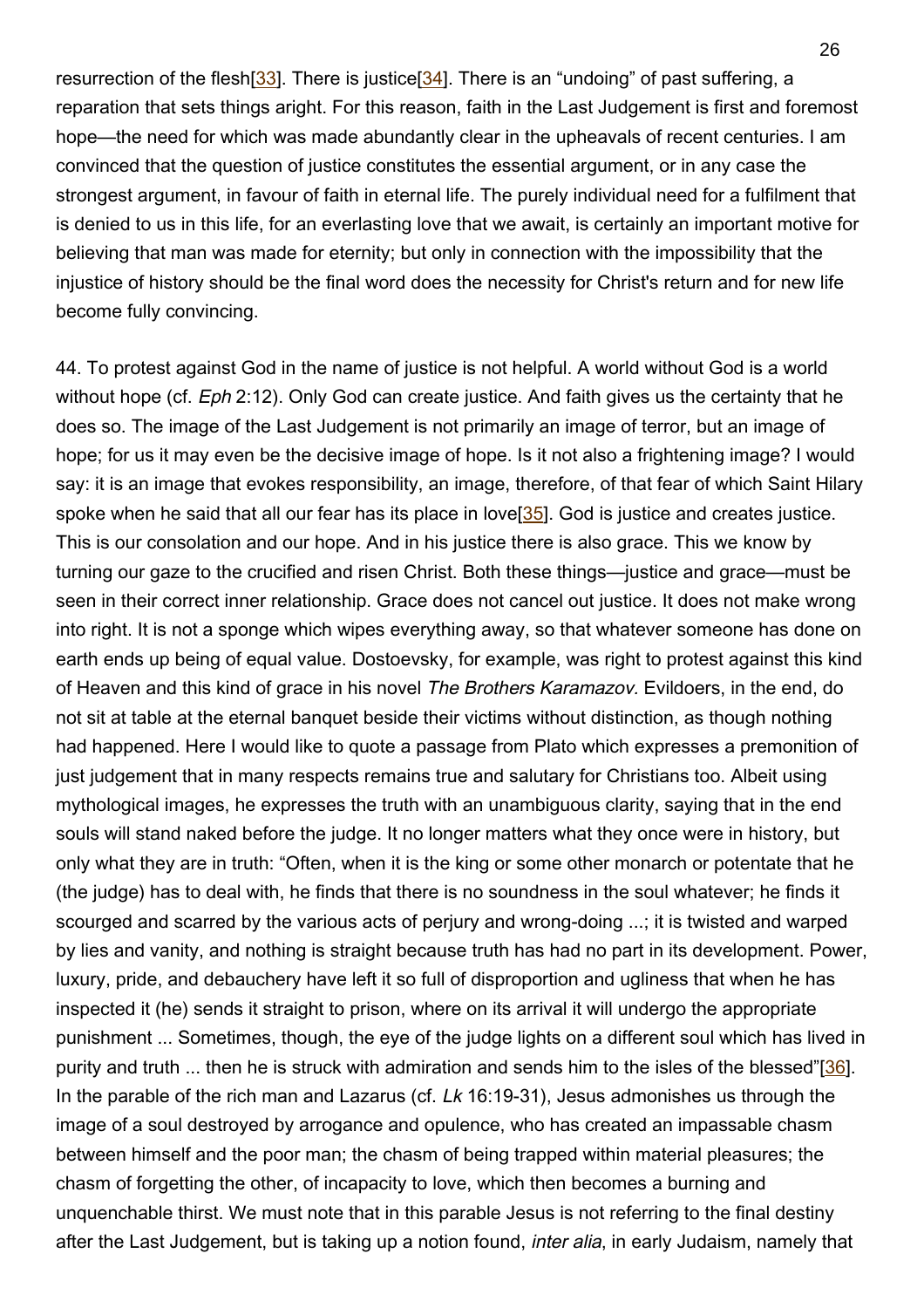of an intermediate state between death and resurrection, a state in which the final sentence is yet to be pronounced.

45. This early Jewish idea of an intermediate state includes the view that these souls are not simply in a sort of temporary custody but, as the parable of the rich man illustrates, are already being punished or are experiencing a provisional form of bliss. There is also the idea that this state can involve purification and healing which mature the soul for communion with God. The early Church took up these concepts, and in the Western Church they gradually developed into the doctrine of Purgatory. We do not need to examine here the complex historical paths of this development; it is enough to ask what it actually means. With death, our life-choice becomes definitive—our life stands before the judge. Our choice, which in the course of an entire life takes on a certain shape, can have a variety of forms. There can be people who have totally destroyed their desire for truth and readiness to love, people for whom everything has become a lie, people who have lived for hatred and have suppressed all love within themselves. This is a terrifying thought, but alarming profiles of this type can be seen in certain figures of our own history. In such people all would be beyond remedy and the destruction of good would be irrevocable: this is what we mean by the word Hell<sup>[37]</sup>. On the other hand there can be people who are utterly pure, completely permeated by God, and thus fully open to their neighbours—people for whom communion with God even now gives direction to their entire being and whose journey towards God only brings to fulfilment what they already are [38].

46. Yet we know from experience that neither case is normal in human life. For the great majority of people—we may suppose—there remains in the depths of their being an ultimate interior openness to truth, to love, to God. In the concrete choices of life, however, it is covered over by ever new compromises with evil—much filth covers purity, but the thirst for purity remains and it still constantly re-emerges from all that is base and remains present in the soul. What happens to such individuals when they appear before the Judge? Will all the impurity they have amassed through life suddenly cease to matter? What else might occur? Saint Paul, in his First Letter to the Corinthians, gives us an idea of the differing impact of God's judgement according to each person's particular circumstances. He does this using images which in some way try to express the invisible, without it being possible for us to conceptualize these images—simply because we can neither see into the world beyond death nor do we have any experience of it. Paul begins by saying that Christian life is built upon a common foundation: Jesus Christ. This foundation endures. If we have stood firm on this foundation and built our life upon it, we know that it cannot be taken away from us even in death. Then Paul continues: "Now if any one builds on the foundation with gold, silver, precious stones, wood, hay, straw—each man's work will become manifest; for the Day will disclose it, because it will be revealed with fire, and the fire will test what sort of work each one has done. If the work which any man has built on the foundation survives, he will receive a reward. If any man's work is burned up, he will suffer loss, though he himself will be saved, but only as through fire" (1 Cor 3:12-15). In this text, it is in any case evident that our salvation can take different forms, that some of what is built may be burned down, that in order to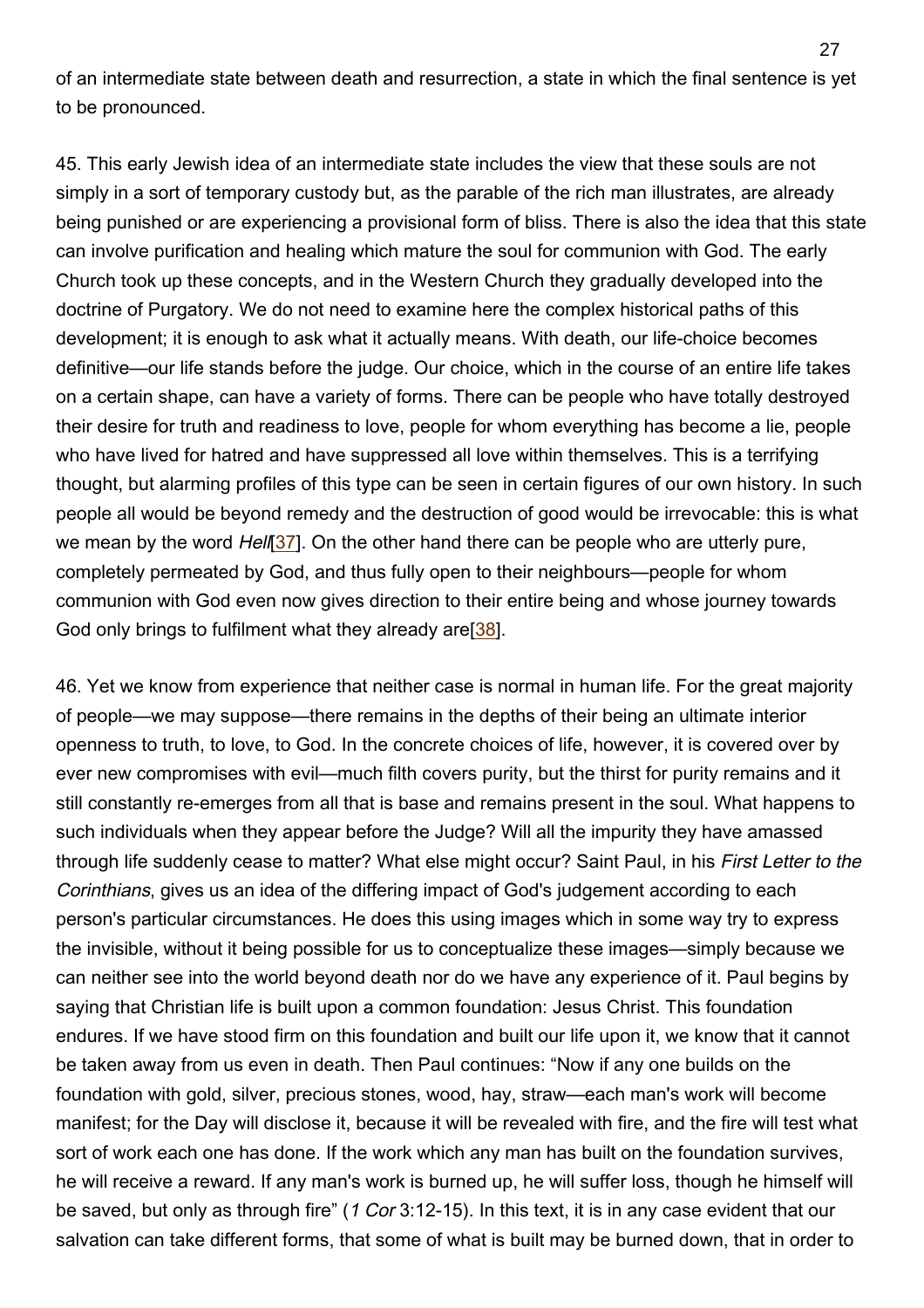be saved we personally have to pass through "fire" so as to become fully open to receiving God and able to take our place at the table of the eternal marriage-feast.

47. Some recent theologians are of the opinion that the fire which both burns and saves is Christ himself, the Judge and Saviour. The encounter with him is the decisive act of judgement. Before his gaze all falsehood melts away. This encounter with him, as it burns us, transforms and frees us, allowing us to become truly ourselves. All that we build during our lives can prove to be mere straw, pure bluster, and it collapses. Yet in the pain of this encounter, when the impurity and sickness of our lives become evident to us, there lies salvation. His gaze, the touch of his heart heals us through an undeniably painful transformation "as through fire". But it is a blessed pain, in which the holy power of his love sears through us like a flame, enabling us to become totally ourselves and thus totally of God. In this way the inter-relation between justice and grace also becomes clear: the way we live our lives is not immaterial, but our defilement does not stain us for ever if we have at least continued to reach out towards Christ, towards truth and towards love. Indeed, it has already been burned away through Christ's Passion. At the moment of judgement we experience and we absorb the overwhelming power of his love over all the evil in the world and in ourselves. The pain of love becomes our salvation and our joy. It is clear that we cannot calculate the "duration" of this transforming burning in terms of the chronological measurements of this world. The transforming "moment" of this encounter eludes earthly time-reckoning—it is the heart's time, it is the time of "passage" to communion with God in the Body of Christ[39]. The judgement of God is hope, both because it is justice and because it is grace. If it were merely grace, making all earthly things cease to matter, God would still owe us an answer to the question about justice—the crucial question that we ask of history and of God. If it were merely justice, in the end it could bring only fear to us all. The incarnation of God in Christ has so closely linked the two together—judgement and grace—that justice is firmly established: we all work out our salvation "with fear and trembling" (Phil 2:12). Nevertheless grace allows us all to hope, and to go trustfully to meet the Judge whom we know as our "advocate", or parakletos (cf. 1 Jn 2:1).

48. A further point must be mentioned here, because it is important for the practice of Christian hope. Early Jewish thought includes the idea that one can help the deceased in their intermediate state through prayer (see for example 2 Macc 12:38-45; first century BC). The equivalent practice was readily adopted by Christians and is common to the Eastern and Western Church. The East does not recognize the purifying and expiatory suffering of souls in the afterlife, but it does acknowledge various levels of beatitude and of suffering in the intermediate state. The souls of the departed can, however, receive "solace and refreshment" through the Eucharist, prayer and almsgiving. The belief that love can reach into the afterlife, that reciprocal giving and receiving is possible, in which our affection for one another continues beyond the limits of death—this has been a fundamental conviction of Christianity throughout the ages and it remains a source of comfort today. Who would not feel the need to convey to their departed loved ones a sign of kindness, a gesture of gratitude or even a request for pardon? Now a further question arises: if "Purgatory" is simply purification through fire in the encounter with the Lord, Judge and Saviour,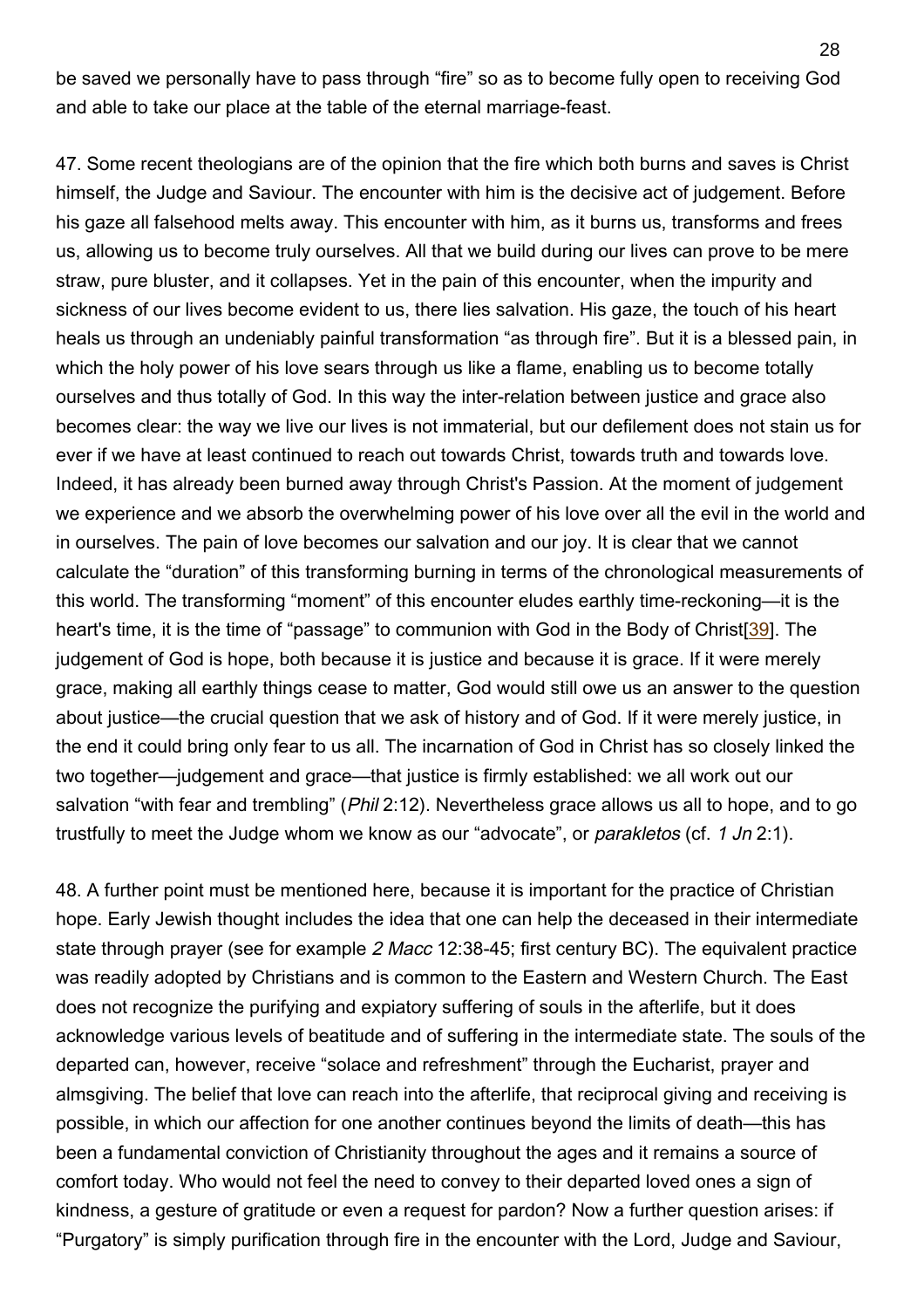how can a third person intervene, even if he or she is particularly close to the other? When we ask such a question, we should recall that no man is an island, entire of itself. Our lives are involved with one another, through innumerable interactions they are linked together. No one lives alone. No one sins alone. No one is saved alone. The lives of others continually spill over into mine: in what I think, say, do and achieve. And conversely, my life spills over into that of others: for better and for worse. So my prayer for another is not something extraneous to that person, something external, not even after death. In the interconnectedness of Being, my gratitude to the other—my prayer for him—can play a small part in his purification. And for that there is no need to convert earthly time into God's time: in the communion of souls simple terrestrial time is superseded. It is never too late to touch the heart of another, nor is it ever in vain. In this way we further clarify an important element of the Christian concept of hope. Our hope is always essentially also hope for others; only thus is it truly hope for me too<sup>[40]</sup>. As Christians we should never limit ourselves to asking: how can I save myself? We should also ask: what can I do in order that others may be saved and that for them too the star of hope may rise? Then I will have done my utmost for my own personal salvation as well.

### Mary, Star of Hope

49. With a hymn composed in the eighth or ninth century, thus for over a thousand years, the Church has greeted Mary, the Mother of God, as "Star of the Sea": Ave maris stella. Human life is a journey. Towards what destination? How do we find the way? Life is like a voyage on the sea of history, often dark and stormy, a voyage in which we watch for the stars that indicate the route. The true stars of our life are the people who have lived good lives. They are lights of hope. Certainly, Jesus Christ is the true light, the sun that has risen above all the shadows of history. But to reach him we also need lights close by—people who shine with his light and so guide us along our way. Who more than Mary could be a star of hope for us? With her "yes" she opened the door of our world to God himself; she became the living Ark of the Covenant, in whom God took flesh, became one of us, and pitched his tent among us (cf. Jn 1:14).

50. So we cry to her: Holy Mary, you belonged to the humble and great souls of Israel who, like Simeon, were "looking for the consolation of Israel" (Lk 2:25) and hoping, like Anna, "for the redemption of Jerusalem" (Lk 2:38). Your life was thoroughly imbued with the sacred scriptures of Israel which spoke of hope, of the promise made to Abraham and his descendants (cf. Lk 1:55). In this way we can appreciate the holy fear that overcame you when the angel of the Lord appeared to you and told you that you would give birth to the One who was the hope of Israel, the One awaited by the world. Through you, through your "yes", the hope of the ages became reality, entering this world and its history. You bowed low before the greatness of this task and gave your consent: "Behold, I am the handmaid of the Lord; let it be to me according to your word" (Lk 1:38). When you hastened with holy joy across the mountains of Judea to see your cousin Elizabeth, you became the image of the Church to come, which carries the hope of the world in her womb across the mountains of history. But alongside the joy which, with your Magnificat, you proclaimed in word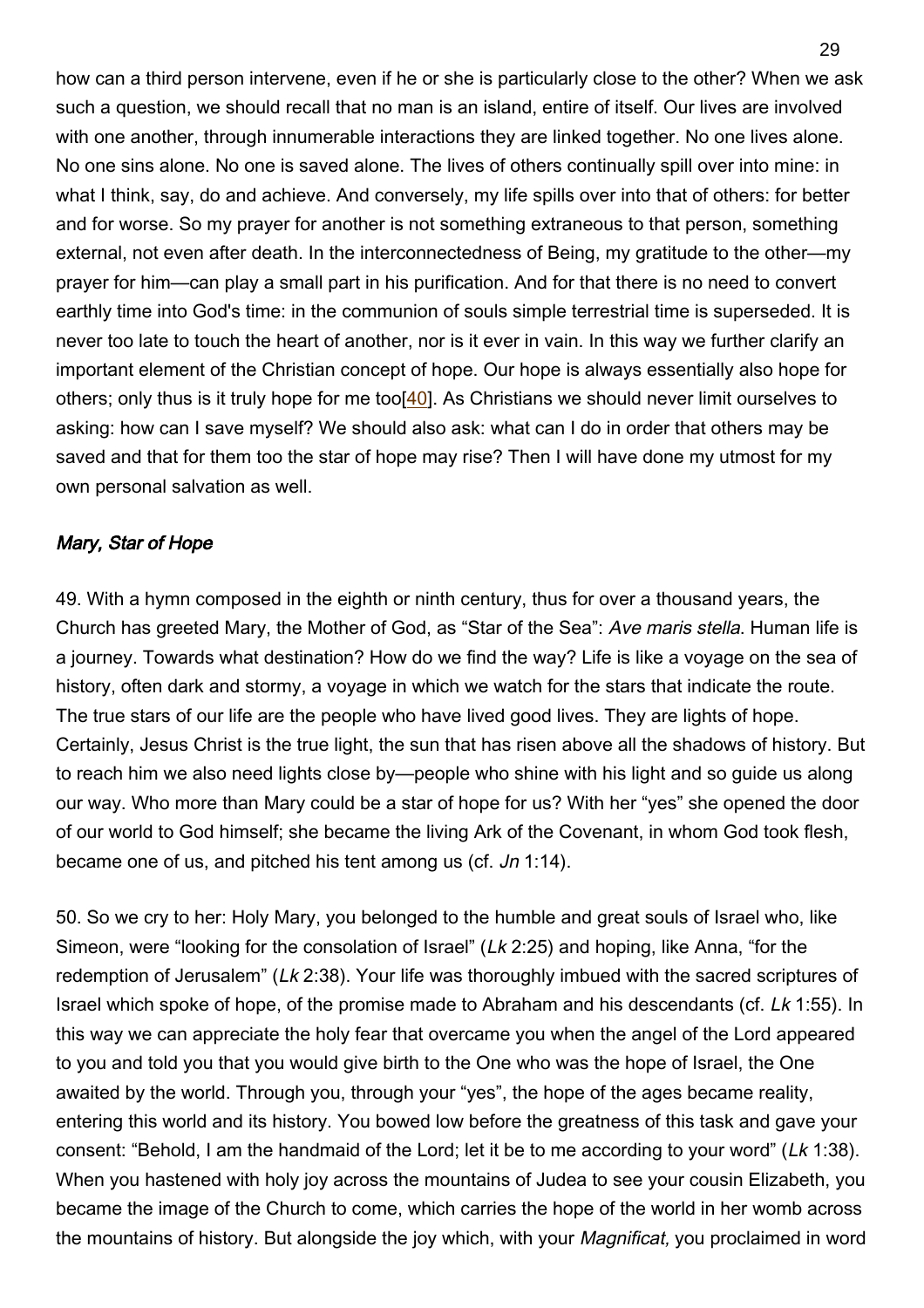and song for all the centuries to hear, you also knew the dark sayings of the prophets about the suffering of the servant of God in this world. Shining over his birth in the stable at Bethlehem, there were angels in splendour who brought the good news to the shepherds, but at the same time the lowliness of God in this world was all too palpable. The old man Simeon spoke to you of the sword which would pierce your soul (cf. Lk 2:35), of the sign of contradiction that your Son would be in this world. Then, when Jesus began his public ministry, you had to step aside, so that a new family could grow, the family which it was his mission to establish and which would be made up of those who heard his word and kept it (cf. Lk 11:27f). Notwithstanding the great joy that marked the beginning of Jesus's ministry, in the synagogue of Nazareth you must already have experienced the truth of the saying about the "sign of contradiction" (cf. Lk 4:28ff). In this way you saw the growing power of hostility and rejection which built up around Jesus until the hour of the Cross, when you had to look upon the Saviour of the world, the heir of David, the Son of God dying like a failure, exposed to mockery, between criminals. Then you received the word of Jesus: "Woman, behold, your Son!" (Jn 19:26). From the Cross you received a new mission. From the Cross you became a mother in a new way: the mother of all those who believe in your Son Jesus and wish to follow him. The sword of sorrow pierced your heart. Did hope die? Did the world remain definitively without light, and life without purpose? At that moment, deep down, you probably listened again to the word spoken by the angel in answer to your fear at the time of the Annunciation: "Do not be afraid, Mary!" (Lk 1:30). How many times had the Lord, your Son, said the same thing to his disciples: do not be afraid! In your heart, you heard this word again during the night of Golgotha. Before the hour of his betrayal he had said to his disciples: "Be of good cheer, I have overcome the world" (Jn 16:33). "Let not your hearts be troubled, neither let them be afraid" (Jn 14:27). "Do not be afraid, Mary!" In that hour at Nazareth the angel had also said to you: "Of his kingdom there will be no end" (Lk 1:33). Could it have ended before it began? No, at the foot of the Cross, on the strength of Jesus's own word, you became the mother of believers. In this faith, which even in the darkness of Holy Saturday bore the certitude of hope, you made your way towards Easter morning. The joy of the Resurrection touched your heart and united you in a new way to the disciples, destined to become the family of Jesus through faith. In this way you were in the midst of the community of believers, who in the days following the Ascension prayed with one voice for the gift of the Holy Spirit (cf. Acts 1:14) and then received that gift on the day of Pentecost. The "Kingdom" of Jesus was not as might have been imagined. It began in that hour, and of this "Kingdom" there will be no end. Thus you remain in the midst of the disciples as their Mother, as the Mother of hope. Holy Mary, Mother of God, our Mother, teach us to believe, to hope, to love with you. Show us the way to his Kingdom! Star of the Sea, shine upon us and guide us on our way!

Given in Rome, at Saint Peter's, on 30 November, the Feast of Saint Andrew the Apostle, in the year 2007, the third of my Pontificate.

# BENEDICTUS PP. XVI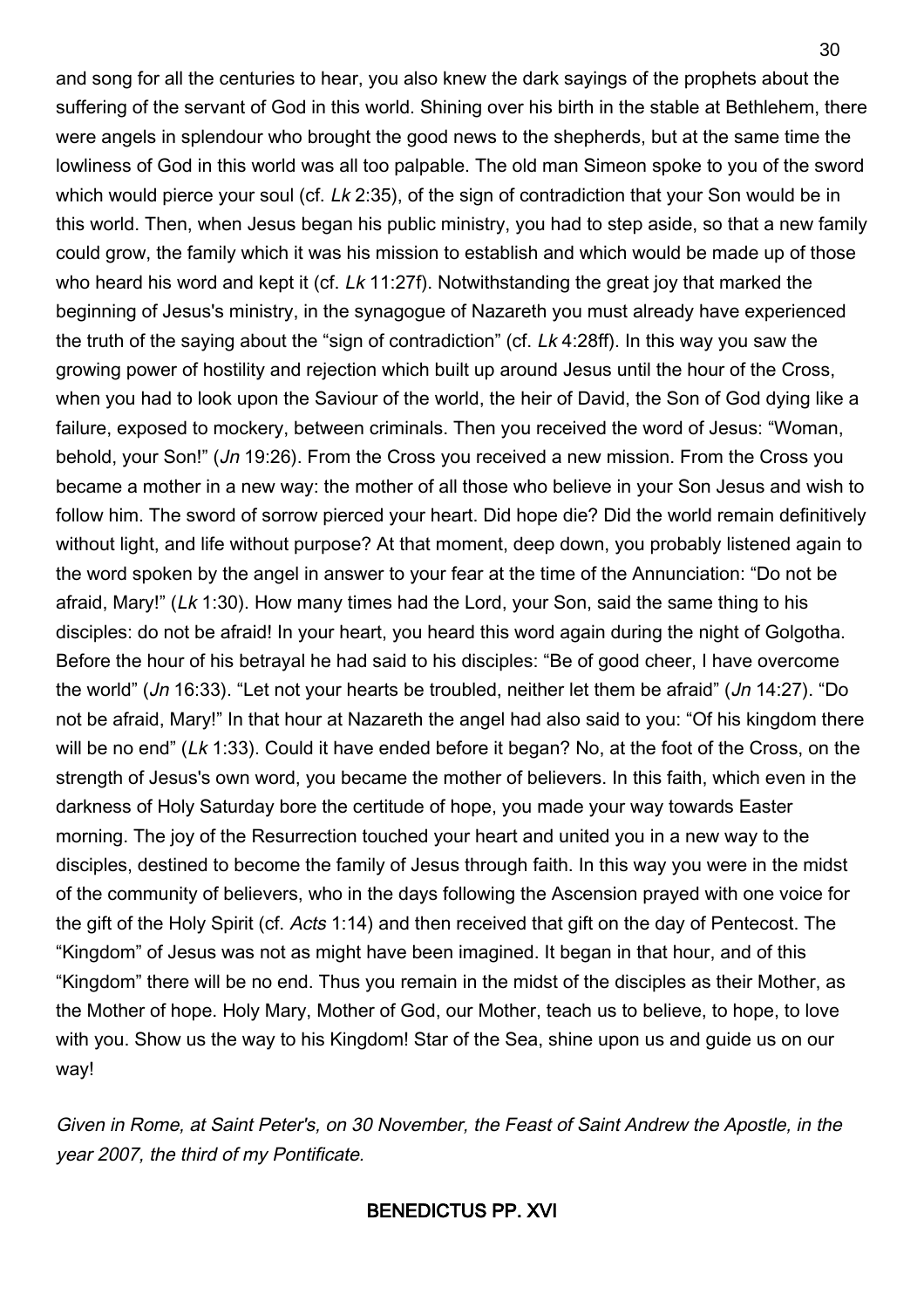[1] Corpus Inscriptionum Latinarum VI, no. 26003.

[2] Cf. Dogmatic Poems, V, 53-64: PG 37, 428-429.

[3] Cf. Catechism of the Catholic Church[, 1817-1821.](http://www.vatican.va/archive/ENG0015/__P66.HTM)

[4] Summa Theologiae, II-IIae, q.4, a.1.

[5] H. Köster in Theological Dictionary of the New Testament VIII (1972), p.586.

[6] De excessu fratris sui Satyri, II, 47: CSEL 73, 274.

[7] Ibid., II, 46: CSEL 73, 273.

[8] Cf. Ep. 130 Ad Probam 14, 25-15, 28: CSEL 44, 68-73.

[9] Cf. [Catechism of the Catholic Church](http://www.vatican.va/archive/ENG0015/__P2M.HTM)[, 1025](http://www.vatican.va/archive/ENG0015/__P2M.HTM).

[10] Jean Giono, Les vraies richesses, Paris 1936, Preface, quoted in Henri de Lubac, Catholicisme. Aspects sociaux du dogme, Paris 1983, p. VII.

[11] Ep. 130 Ad Probam 13, 24: CSEL 44, 67.

[12] Sententiae III, 118: CCL 6/2, 215.

[13] Cf. *ibid.* III, 71: CCL 6/2, 107-108.

[14] Novum Organum I, 117.

[15] Cf. *ibid.* I, 129.

[16] Cf. New Atlantis.

[17] In Werke IV, ed. W. Weischedel (1956), p.777. The essay on "The Victory of the Good over the Evil Principle" constitutes the third chapter of the text Die Religion innerhalb der Grenzen der bloßen Vernunft ("Religion within the Limits of Reason Alone"), which Kant published in 1793.

[18] I. Kant, Das Ende aller Dinge, in Werke VI, ed. W. Weischedel (1964), p.190.

[19] Chapters on charity, Centuria 1, ch. 1: PG 90, 965.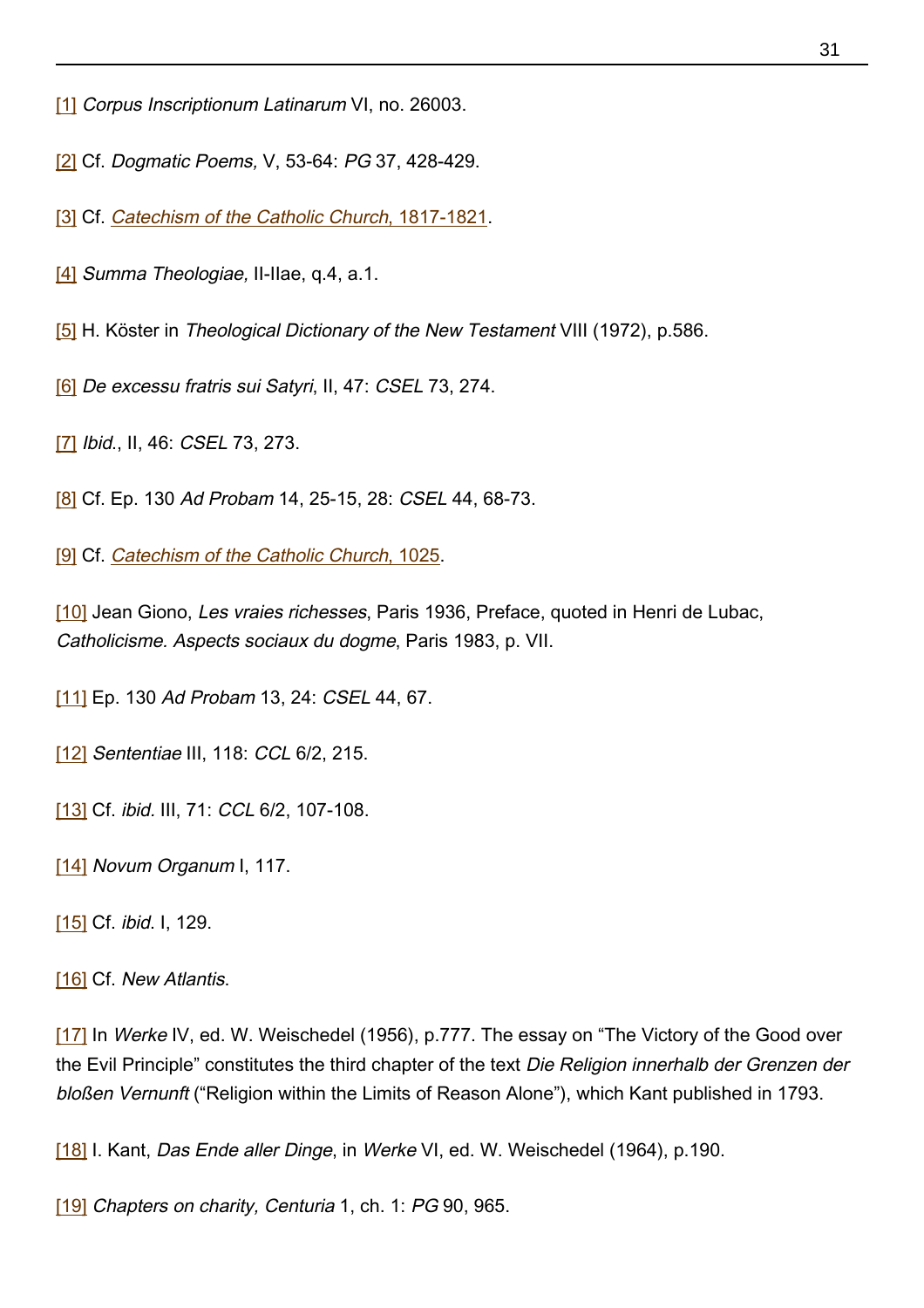[20] Cf. *ibid.: PG* 90, 962-966.

[21] Conf. X 43, 70: CSEL 33, 279.

[22] Sermo 340, 3: PL 38, 1484; cf. F. Van der Meer, Augustine the Bishop, London and New York 1961, p.268.

[23] Sermo 339, 4: PL 38, 1481.

[24] Conf. X 43, 69: CSEL 33, 279.

[25] Cf. [Catechism of the Catholic Church](http://www.vatican.va/archive/ENG0015/__P9D.HTM)[, 2657.](http://www.vatican.va/archive/ENG0015/__P9D.HTM)

[26] Cf. In 1 Ioannis 4, 6: PL 35, 2008f.

[27] Testimony of Hope, Boston 2000, pp.121ff.

[28] The Liturgy of the Hours, Office of Readings, 24 November.

[29] Sermones in Cant., Sermo 26, 5: PL 183, 906.

[30] Negative Dialektik (1966), Third part, III, 11, in Gesammelte Schriften VI, Frankfurt am Main 1973, p.395.

[31] *Ibid.*, Second part, p.207.

#### [32] DS 806.

[33] Cf. Catechism of the Catholic Church, [988](http://www.vatican.va/archive/ENG0015/__P2G.HTM)[-1004.](http://www.vatican.va/archive/ENG0015/__P2H.HTM)

[34] Cf. *ibid.*, 1040.

[35] Cf. Tractatus super Psalmos, Ps 127, 1-3: CSEL 22, 628-630.

[36] Gorgias 525a-526c.

[37] Cf. Catechism of the Catholic Church[, 1033-1037.](http://www.vatican.va/archive/ENG0015/__P2O.HTM)

[38] Cf. *ibid.*, 1023-1029.

[39] Cf. Catechism of the Catholic Church[, 1030-1032.](http://www.vatican.va/archive/ENG0015/__P2N.HTM)